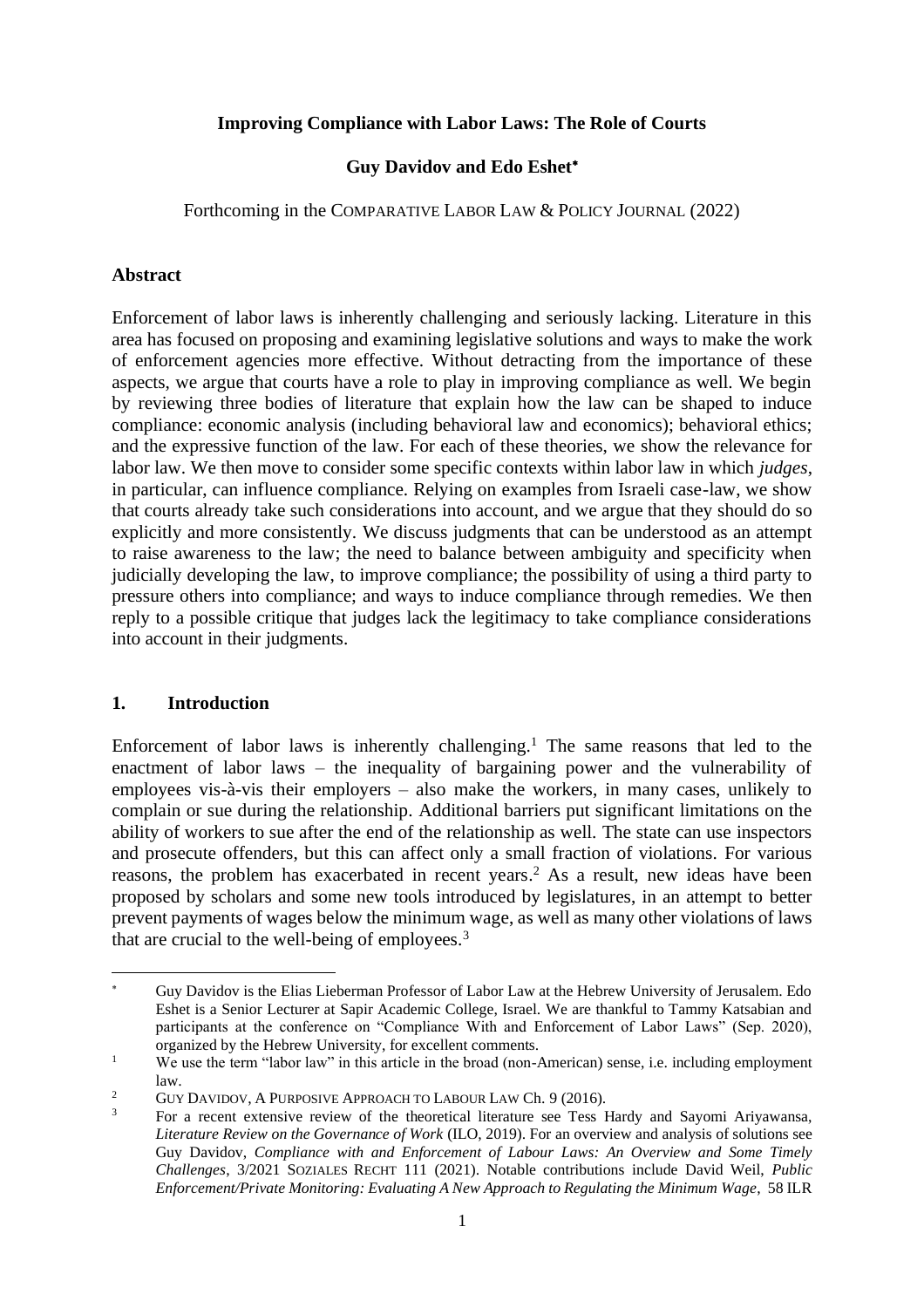It is possible to divide the efforts into two: methods to improve *compliance* and methods designed to improve *enforcement*. Although there are obviously strong connections between the two – the prospect of effective enforcement can be expected to push more employers to comply in the first place – there are also important differences. Efforts to improve the level of compliance focus on prevention by inducing a change of behavior among employers. The attempt is to structure the law in a way that will lead to more compliance, without investing resources in enforcement. For example, a law that requires the employer to keep records about working hours can include a provision shifting the burden of proof to the employer in case of violation, making it easier for employees to sue for overtime payments. Such an incentive structure is one possible way of increasing compliance. In contrast, instruments at the level of enforcement focus on which sanctions to use in case of violations, how to allocate inspection resources, monitoring mechanisms, etc. Obviously, this is also intended to change the behavior of employers, through deterrence, so the line is admittedly blurred. 4

Without claiming that there is a clear line separating the two levels, our aim in the current contribution is to focus on the level of compliance, and specifically, on *the role of courts*. The literature in this area is mostly concerned with legislation and with enforcement agencies. A highly interesting and useful branch of the literature focuses on public-private initiatives, which add a role for private actors to support enforcement efforts. But the role of the judiciary has been relatively neglected. What can courts do (and to some extent are already doing) to push employers towards complying with labor laws? One aspect of the court's role is deciding who should be considered an "employee" and an "employer". These topics received enormous attention in the literature, and they are certainly important for tackling evasion; but they are not *directly* about compliance or enforcement. In any case, we do not discuss them in the current article. The question we wish to address is what judges can do to increase compliance in those cases in which the status of employer and employee are not in dispute. Our discussion assumes that judges have significant discretion to develop the law, which is especially true in common law systems. We draw our examples from Israel, which has a "mixed" legal system with common law origins. We believe that much of the discussion is relevant for civil law systems as well, but claim no expertise in this regard.

REV. 238 (2005); David Weil, *A Strategic Approach to Labour Inspection*, 147 INT. LAB. REV. 349 (2008); Michael J. Piore and Andrew Schrank, *Toward Managed Flexibility: The Revivial of Labour Inspetion in the Latin World,* 147 INT. LAB. REV. 1 (2008); Janice Fine and Jennifer Gordon, *Strengthening Labor Standards Enforcement Through Partnerships with Workers' Organizations,* 38 POLITICS AND SOCIETY 552 (2010); Tess Hardy and John Howe, *Too Soft or Too Severe? Enforceable Undertakings and the Regulatory Dilemma Facing the Fair Work Ombudsman,* 41 FEDERAL L. REV. 1 (2013); DAVID WEIL, THE FISSURED WORKPLACE: WHY WORK BECAME SO BAD FOR SO MANY AND WHAT CAN BE DONE TO IMPROVE IT Ch. 9 (2014); Tess Hardy and John Howe, *Chain Reaction: A Strategic Approach to Addressing Employment Noncompliance in Complex Supply Chains,* 57 J. OF IND. REL. 563 (2015); MICHAEL PIORE AND ANDREW SCHRANK, ROOT-CAUSE REGULATION:PROTECTING WORK AND WORKERS IN THE 21ST CENTURY (2018); Janice fine and Tim Bartley, *Raising the Floor: New Directions in Public and Private Enforcement of Labor Standards in the United States,* 61 J. OF IND. REL. 252 (2019); LEAH F. VOSKO ET AL., CLOSING THE GAP: IMPROVING EMPLOYMENT STANDARDS PROTECTIONS FOR PEOPLE IN PRECARIOUS JOBS (2020)*.*

<sup>&</sup>lt;sup>4</sup> The term compliance is sometimes associated with preference for soft-law and self-regulation, or an assumption that violations are not intentional (see Leah F. Vosko et al., *The Compliance Model of Employment Standards Enforcement: An Evidence-Based Assessment of Its Efficacy in Instances of Wage Theft*, 48 IND. REL. J. 256 (2017)). We use the term here in a broader meaning, without any intention to suggest preference for self-regulation or an assumption that most employers are "good".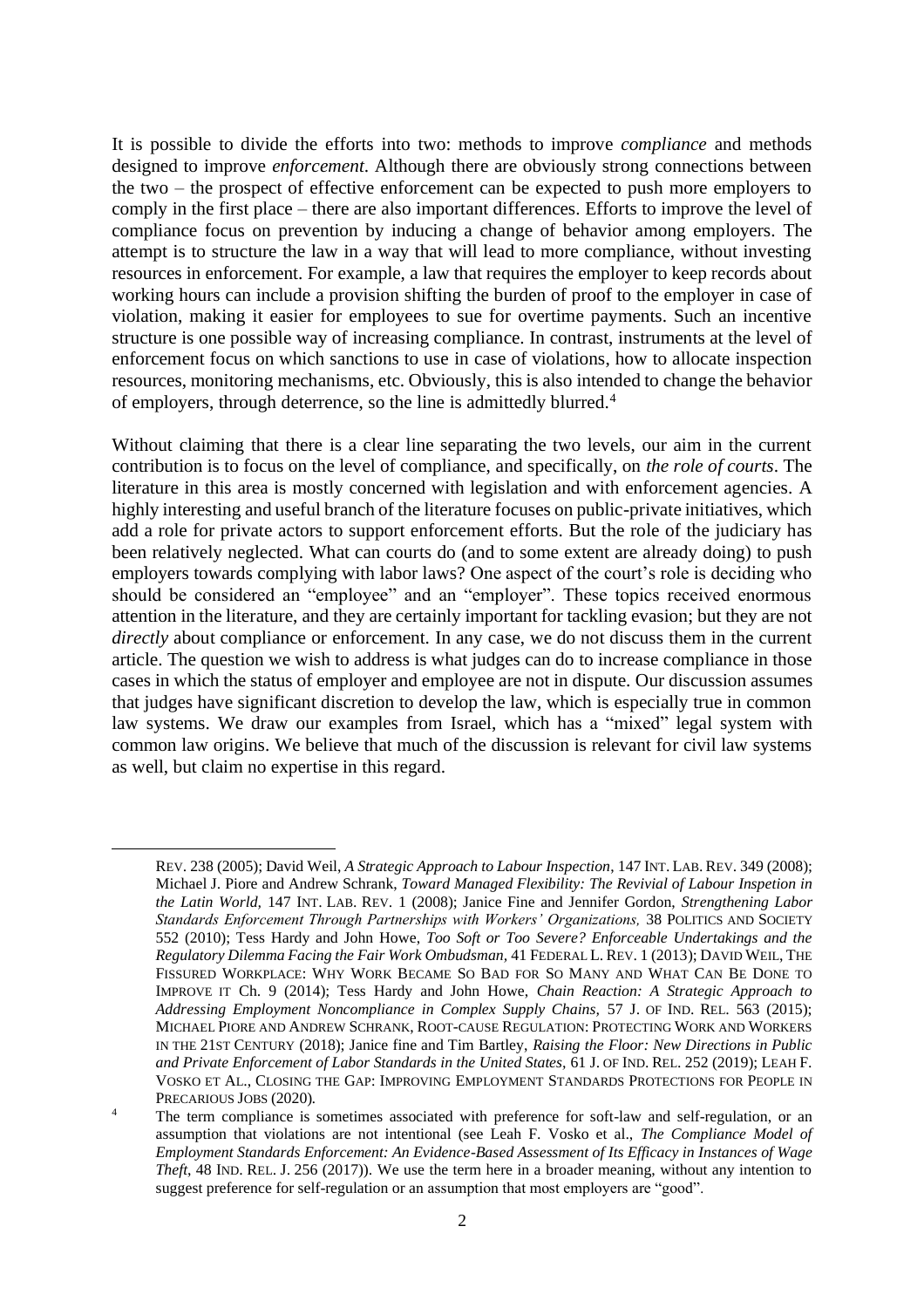There are several conditions that have to be met to ensure compliance (or: several stages that we have to consider when working to improve compliance). First, an employer has to *be aware* of the law and understand what type of actions are required or prohibited by it. Second, the employer has to *acknowledge* the violation – to admit to himself that a certain action or choice violates the law. For that to happen, there must be no room (or at least as minimal room as possible) for self-serving rationalizations by the employer about its actions. Finally, the employer should be *fearful* of violating the law, either because economic analysis suggests that the violation is not beneficial for him and will result in a loss (given the expected sanction and the probability of its infliction), or because of other, non-economic sanctions attached to the violation.

<span id="page-2-0"></span>It is possible to view these conditions as relevant for different types of people. In a recent book about compliance, Yuval Feldman divides wrongdoers into three groups: "'erroneous wrongdoers,' those whose wrongdoing can be attributed mainly to limited awareness due to errors and blind spots but they do not actively look for justification for their wrong doing; 'situational wrongdoers,' those whose unethicality is primarily justified by their rationalizations for doing bad in a given situation; and 'bad people, or calculative wrong doers,' who deliberately engage in unethical behavior."<sup>5</sup> Feldman rightly adds that "the dividing line between these three groups is sometimes blurry," but it is still useful to treat them differently in terms of the methods employed to ensure compliance. For the first group, the goal is to make sure that they know about the law; for the second group, the goal is to confront the rationalizations; and for the third group, of people who respond only to cost-benefit calculations, we need to use deterrence and other incentives. The challenge for the law is to build mechanisms to maximize compliance by all three groups.

There are three bodies of literature that can help illuminate the potential of the law to induce compliance, which correspond roughly to the three conditions (or stages) mentioned above.<sup>6</sup> First, the "expressive function of the law" is based on the view that proclamations by legislatures and by courts can have an impact – and contribute to compliance – quite aside from the fact that the law threatens with sanctions or that it represents an order from a legitimate authority. Second, behavioral ethics explains the psychological mechanisms that lead "good people" to break the law – especially by failing to acknowledge (through self-deception) violations that are serving their interests. Understanding these mechanisms can help us develop cures and improve compliance. Finally, economic analysis of law explains how incentives can deter people from violations, and behavioral law and economics adds nuance that relaxes the assumption of rationality and better explains how incentives towards compliance can work as a matter of practice.<sup>7</sup>

The article starts with a brief review of these three bodies of literature, explaining the theories and related empirical findings concerning compliance with legal requirements, and their relevance for labor law (section 2). We then move to consider some specific contexts within labor law in which *judges*, in particular, can influence compliance. Relying on examples from Israeli case-law, we show that courts already take such considerations into account, and we argue that they should do so explicitly and more consistently. We discuss judgments that can

<sup>5</sup> YUVAL FELDMAN, THE LAW OF GOOD PEOPLE: CHALLENGING STATES' ABILITY TO REGULATE HUMAN BEHAVIOR 61 (2018).

 $6$  This general framework relies heavily on FELDMAN, ibid., albeit with some variations.

There are additional bodies of research related to compliance – for example, the view that procedural justice (perceiving the legal process as fair) is the key reason for people to obey the law (TOM R. TYLER, WHY PEOPLE OBEY THE LAW (Rev. Ed. 2006)) – but these seem less relevant for our current purposes.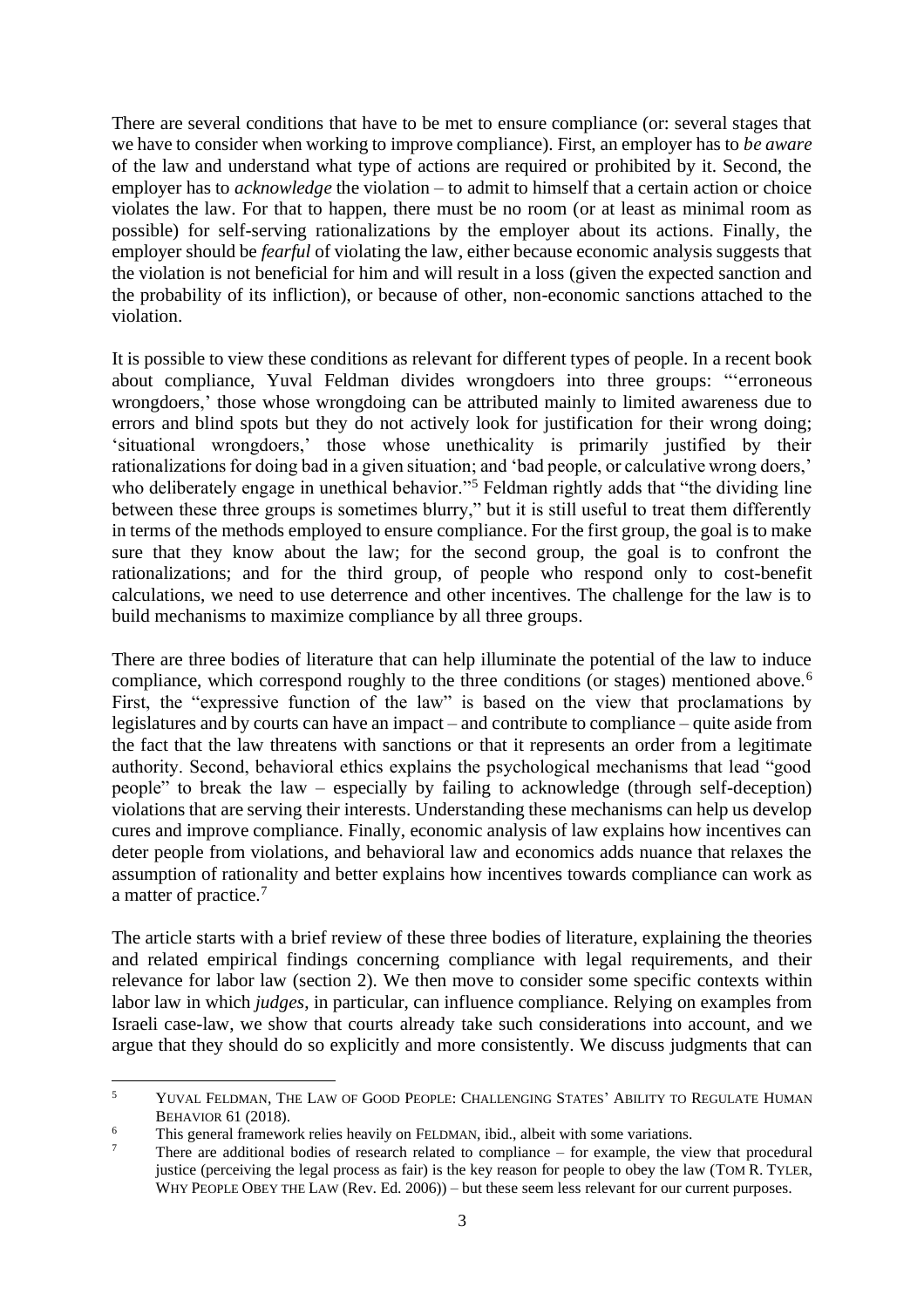be understood as an attempt to raise awareness to the law (section 3); the need to balance between ambiguity and specificity when judicially developing the law (section 4); the possibility of using a third party to pressure others into compliance (section 5); and ways to induce compliance through remedies (section 6).<sup>8</sup> We should clarify that we do *not* argue that courts are more important for ensuring compliance than the other branches. Our claim is that they play a role in this regard, and they *should* play a role, alongside the other branches. In section 7 we briefly reply to a possible critique that judges lack the legitimacy to take compliance considerations into account in their judgments.

## **2. How the Law Can be Shaped to Induce Compliance**

Labor laws are important, for the workers and for society at large, so obviously we want to make sure that they are obeyed. The three branches of government can all play a role in efforts to secure maximum compliance. While the current article focuses on the role of courts, we start with a more general examination of possible ways to induce compliance. The current section introduces three bodies of literature that seem relevant to this goal. We start, in sub-section 2.1, with the most basic and intuitive idea of deterrence through the threat of punishment, adding some behavioral insights that explain why it does not always work. We then move to consider two additional reasons that people have for complying with laws. Many people are "good" and will obey the law even without the credible threat of sanctions, simply because it is the moral thing to do. The field of behavioral ethics, briefly introduced in sub-section 2.2, explores why even good people sometimes break the law, and what can be done to prevent this. Finally, people may also obey laws because of laws' expressive function: the information they provide and their ability to secure coordination. This idea is briefly summarized is sub-section 2.3.

## **2.1 From Economic Analysis of Law to Behavioral Law and Economics**

Standard economic analysis is based on the assumption that people act rationally, and strive to maximize their utility. The utility is expressed by the fulfilment of preferences, which in the case of employers can be assumed to be maximizing profits. This leads directly to the theory of **deterrence**. An employer presumably calculates the expected profit from violating an employment law, against the expected costs, which are calculated taking into account the chance of being caught, the possible punishment and other costs (such as harm to public image<sup>9</sup>), and how swiftly the punishment will be applied. Deterrence is achieved when the expected costs outweigh the gains from violating the law.<sup>10</sup>

<span id="page-3-0"></span>Such an analysis assumes that all actors have full information, make rational decisions, and only care about utility which can be calculated. In practice, however, deterrence does not always work, for several reasons. First, many people are not aware of the law and/or the expected punishment, and therefore will not be deterred. This is especially true for small

<sup>8</sup> We focus in this article on compliance by *employers* only. Improving compliance by *employees* is relevant for small parts of labor law, such as protection of trade secrets and non-compete agreements. It requires a different analysis which is out of the scope of this article.

<sup>9</sup> Kevin Purse and Jillian Dorrian, *Deterrence and Enforcement of Occupational Health and Safety Law*, 27 INT. J. OF COMP. LAB. L. & IND. REL. 23, 36 (2011).

<sup>&</sup>lt;sup>10</sup> This is a very simplified description. For more nuance see Orley Ashenfelter and Robert S. Smith, *Compliance with the Minimum Wage Law*, 87 J. OF POLITICAL ECONOMY 333 (1979); Yang-Ming Chang & Isaac Ehrlich, *On the Economics of Compliance with the Minimum Wage Law*, 93 J. OF POLITICAL ECONOMY 84 (1985). And see Gary S. Becker, *Crime and Punishment: An Economic Approach*, 78 J. OF POLITICAL ECONOMY 189 (1968) on "optimal" (efficient) deterrence.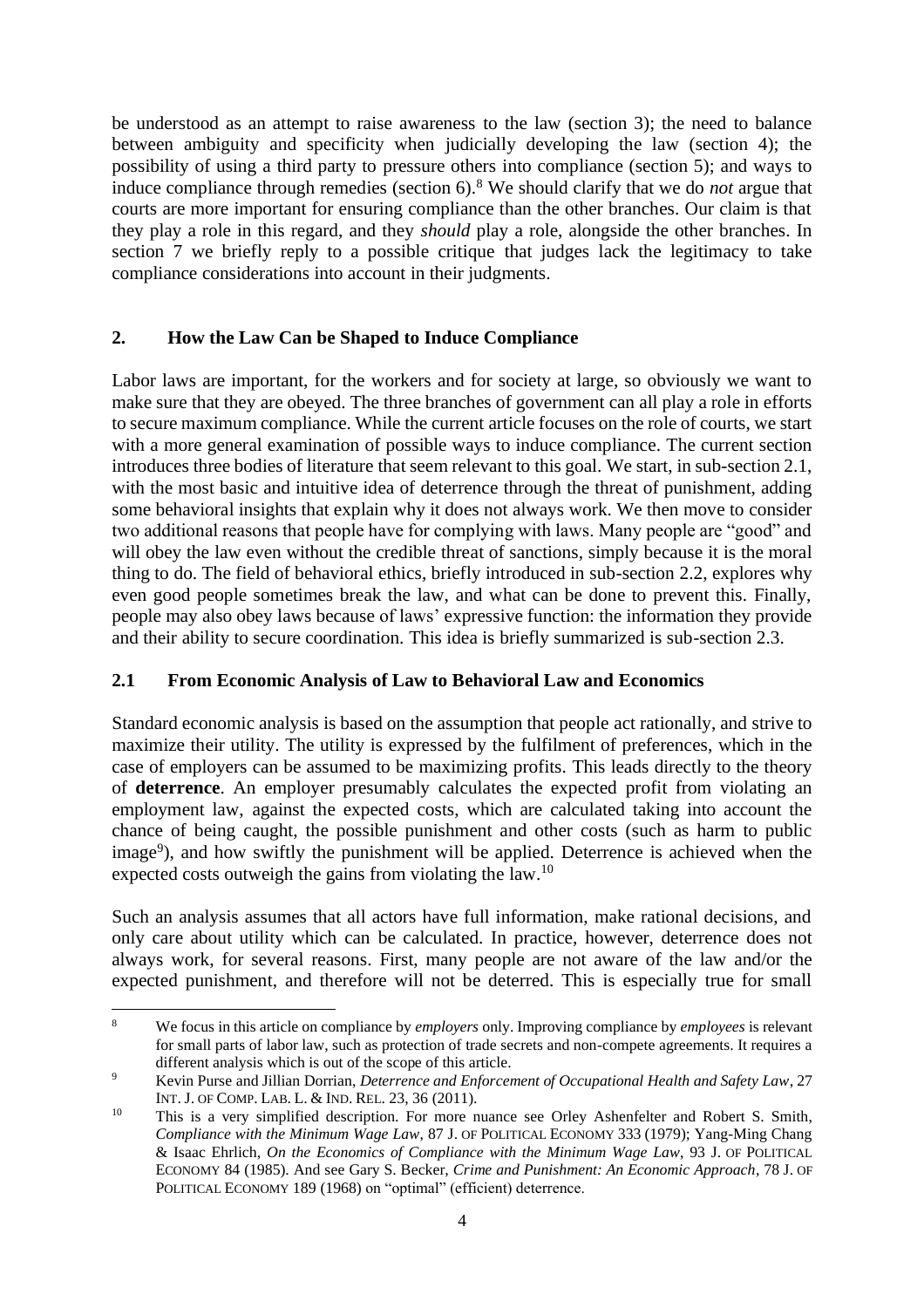<span id="page-4-1"></span>employers without a human resource department and regular legal advice. In any case, studies suggest that the *perceived* likelihood of detection and the perceived punishment are more important than the actual ones.<sup>11</sup> Second, people sometimes fail to acknowledge that they have violated the law, again making deterrence ineffective. <sup>12</sup> Third, the utility function is not simple and unidimensional, but rather extremely complex.<sup>13</sup> For example, to what extent do employers care about being seen in public as violating the law? Perhaps the reputational costs can be calculated if they have a direct impact on profits, but the indirect social cost might be different from one employer to another, depending on changing social and personal factors. We cannot assume that every employer only cares about profits. Finally, and perhaps most importantly, the assumption of rationality is often unrealistic. It is here that behavioral law and economics offers important "qualifiers and modifiers" to the standard economic analysis.<sup>14</sup>

<span id="page-4-0"></span>Behavioral studies reveal that people have biases which influence their perception of risk, and as a result lead to miscalculations.<sup>15</sup> For example, people are over-optimists, leading to "systematically perceive the probability of detection to be lower that it truly is."<sup>16</sup> Also, people tend to overestimate the probability of occurrences that are more available to them. For example, as Tversky and Kahneman explained, a person who was witness to a burning house would overestimate the probability of his own house catching fire, although nothing has really changed in the objective risk calculation. This is called the "availability bias".<sup>17</sup> Because it works in both directions, visible occurrences of noncompliance can contribute to employers believing that they are not likely to get caught, thus creating a norm of noncompliance.<sup>18</sup> Moreover, it has been shown that repeat offenders in situations of low-probability detection tend to rely on their experience (of not getting caught so far) and underestimate the probability of getting caught in the future.<sup>19</sup> As a result, deterrence does not work well for repeat offenders, at least if the rates of detecting a violation are relatively low – which is the case in the labor law context.

These limitations do not mean that deterrence never works. People do make calculations – even if, most often, not explicitly – and in many cases learning about a possible punishment or other costs will make them reconsider their actions.<sup>20</sup> However the impact of deterrence depends on raising awareness to the law (and the expected punishment); on ensuring that the punishment and indirect costs are significant enough for different types of employers; on raising the chances of detection (and perceptions about it); and on limiting as much as possible cognitive

<sup>&</sup>lt;sup>11</sup> For a recent review of the evidence on deterrence, regarding this point and others, see Tess Hardy, *Compliance Defiance: Reviewing the Role of Deterrence in Employment Standards Enforcement*, 37 INT. J. OF COMP. LAB. L. & IND. REL. 133 (2021).

<sup>12</sup> See FELDMAN, *supra* note [5,](#page-2-0) at 69, 153.

<sup>13</sup> See Walter Firey, *Limits to Economy in Crime and Punishment*, 50 SOCIAL SCIENCE QUARTERLY 72 (1969); Purse and Dorrian, *supra* note [9,](#page-3-0) at 38.

<sup>&</sup>lt;sup>14</sup> See EYAL ZAMIR AND DORON TEICHMAN, BEHAVIORAL LAW AND ECONOMICS (2018) 8.<br><sup>15</sup> Ibid. at 448

 $15$  Ibid., at 448.

 $\frac{16}{17}$  Ibid., at 446.

<sup>17</sup> Amos Tversky and Daniel Kahneman, *Availability: A Heuristic for Judging Frequency and Probability*, 5 COGNITIVE P[SYCHOLOGY](https://www.sciencedirect.com/science/journal/00100285) 207 (1973).

<sup>&</sup>lt;sup>18</sup> See ZAMIR AND TEICHMAN, *supra* not[e 14,](#page-4-0) at 448.

 $\frac{19}{20}$  Ibid., at 449-450.

<sup>20</sup> A recent study of State-level laws in the U.S. shows empirically that stronger penalties for "wage theft" succeed in creating effective deterrence. See Daniel J. Galvin, *Deterring Wage Theft: Alt-Labor, State Politics, and the Policy Determinants of Minimum Wage Compliance*, 14 PERSPECTIVES ON POLITICS 324 (2016).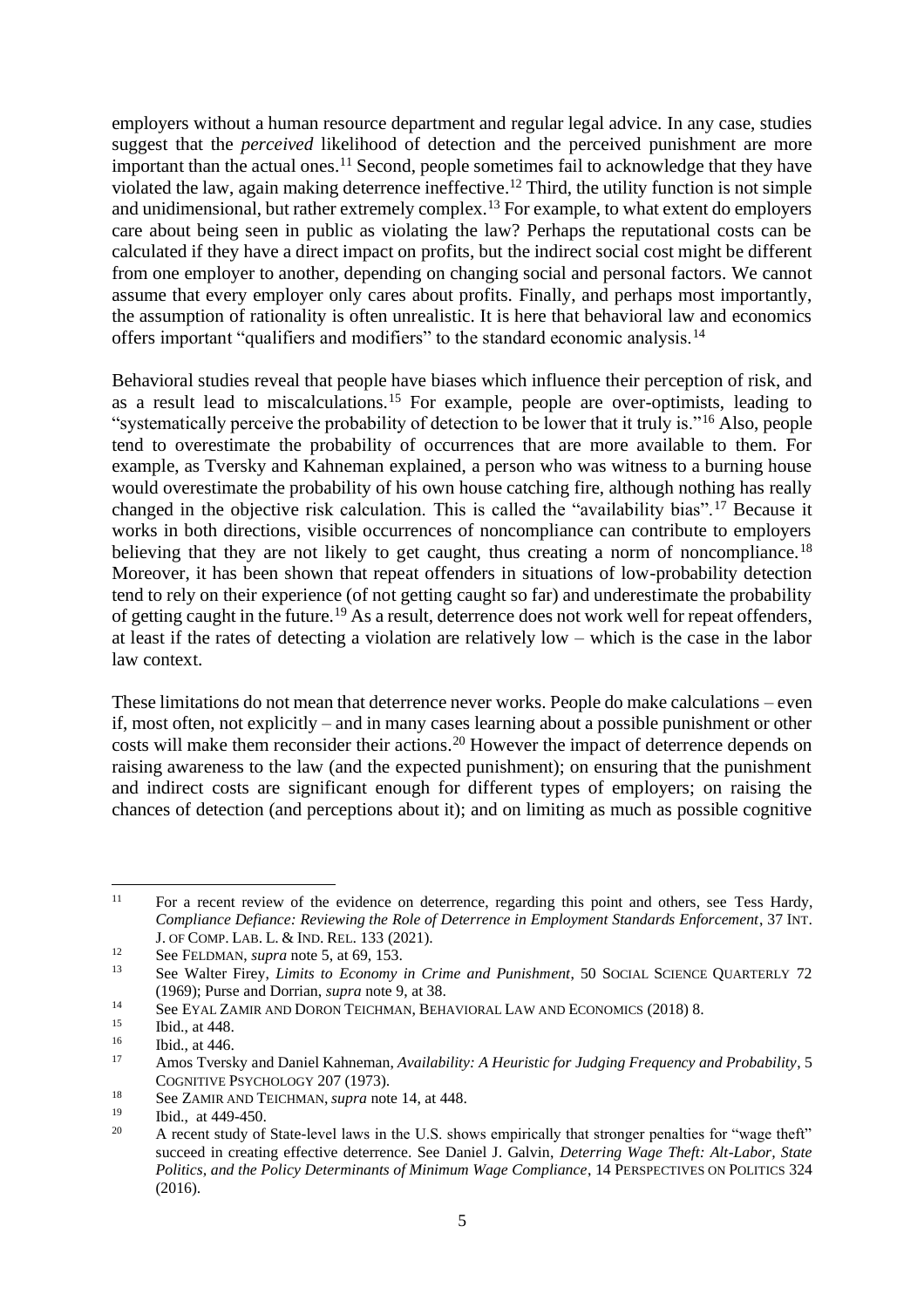biases that lead to miscalculations. Some of these measures have to be targeted to specific types of employers to be more effective.<sup>21</sup>

A similar analysis can be made with regard to positive **incentives**. As predicted by economic analysis, people respond to incentives, and this can be an important factor of any strategy to improve compliance. At the same time, we cannot assume that employers have full information (including knowledge about the law), that they only care about profits, and that they always act rationally. Studies in behavioral law and economics help us understand these limitations. Alongside over-optimism and the availability bias, mentioned above, there are many other limitations of human rationality that can limit the effectiveness of incentives.<sup>22</sup> One notable example that will prove relevant to our analysis is loss aversion.<sup>23</sup> People are much more worried about losing something they believe they have, then about not gaining something new, even if in fact the economic impact is the same.<sup>24</sup>

## **2.2 Behavioral Ethics**

Economic analysis assumes that employers only respond to deterrence and incentives to maximize profits. This may be true for some of them, but surely there are also people – including employers – that consider obeying the law a moral duty. Many of us are "good people" or at least *potentially* good people, in this sense. What is the thought process of those who are not "bad" but still decide to break the law? There are several options. First, it could be an "automatic" decision rather than a deliberative one, i.e. the employer can just do it without giving any thought to it and without making an explicit decision about it. Second, and probably most commonly, a decision to ignore the law could come with some rationalization – **convincing oneself that the violation is not morally wrong** – either in the specific circumstances (for the concrete case) or more generally (for a group of cases). That includes excuses such as (a) similar violations are common among peers/competitors ("everybody does it"); (b) the law is unfair – specifically because it places an unreasonable burden on employers; (c) the law is unjustified – specifically based on the view that employees will lose their jobs if the burden is too high on the employer, and therefore will be better off with the violation; and (d) the violation is temporarily justified because of some difficulties faced by the employer (losses etc.). $25$ 

A rich literature on behavioral ethics studies these processes.<sup>26</sup> There is plenty of evidence showing that people break the rules more easily when they can maintain their self-image as

<sup>&</sup>lt;sup>21</sup> For a more detailed and nuanced discussion see Hardy, *supra* note [11.](#page-4-1)

<sup>&</sup>lt;sup>22</sup> See ZAMIR AND TEICHMAN, *supra* not[e 14](#page-4-0) for an extensive overview and discussion.<br><sup>23</sup> There is some debate ebout whether this trait is irrational or not, but that is not i

There is some debate about whether this trait is irrational or not, but that is not important for current purposes.

<sup>24</sup> Daniel Kahneman and Amos Tversky, *Prospect Theory: An Analysis of Decision Under Risk*, 47 ECONOMETRICA 263 (1979); EYAL ZAMIR, LAW, PSYCHOLOGY, AND MORALITY: THE ROLE OF LOSS AVERSION (2014).

<sup>&</sup>lt;sup>25</sup> Although in theory, people do not believe that financial deprivation justifies cheating, when manipulated into thinking that they are financially deprived they tend to cheat more (see Eesha Sharma, Nina Mazar, Adam L. Alter & Dan Ariely, *Financial Deprivation Selectively Shifts Moral Standards and Compromises Moral Decisions*, 123(2) ORGANIZATIONAL BEHAVIOR AND HUMAN DECISION PROCESSES 90 (2014)). Another study has shown that people are more likely to behave dishonestly when they face loss (Mary C. Kern and Dolly Chugh, *Bounded Ethicality: The Perils of Loss Framing*, 20(3) PSYCHOLOGICAL SCIENCE 378 (2009)).

<sup>26</sup> According to David M. Messick and Max H. Bazerman, *Ethical Leadership and the Psychology of Decision Making*, 37(2) SLOAN MANAGEMENT REV. 9 (1996), there are three types of theories that people utilize when making decisions: theories about the world, about others, and about themselves. The authors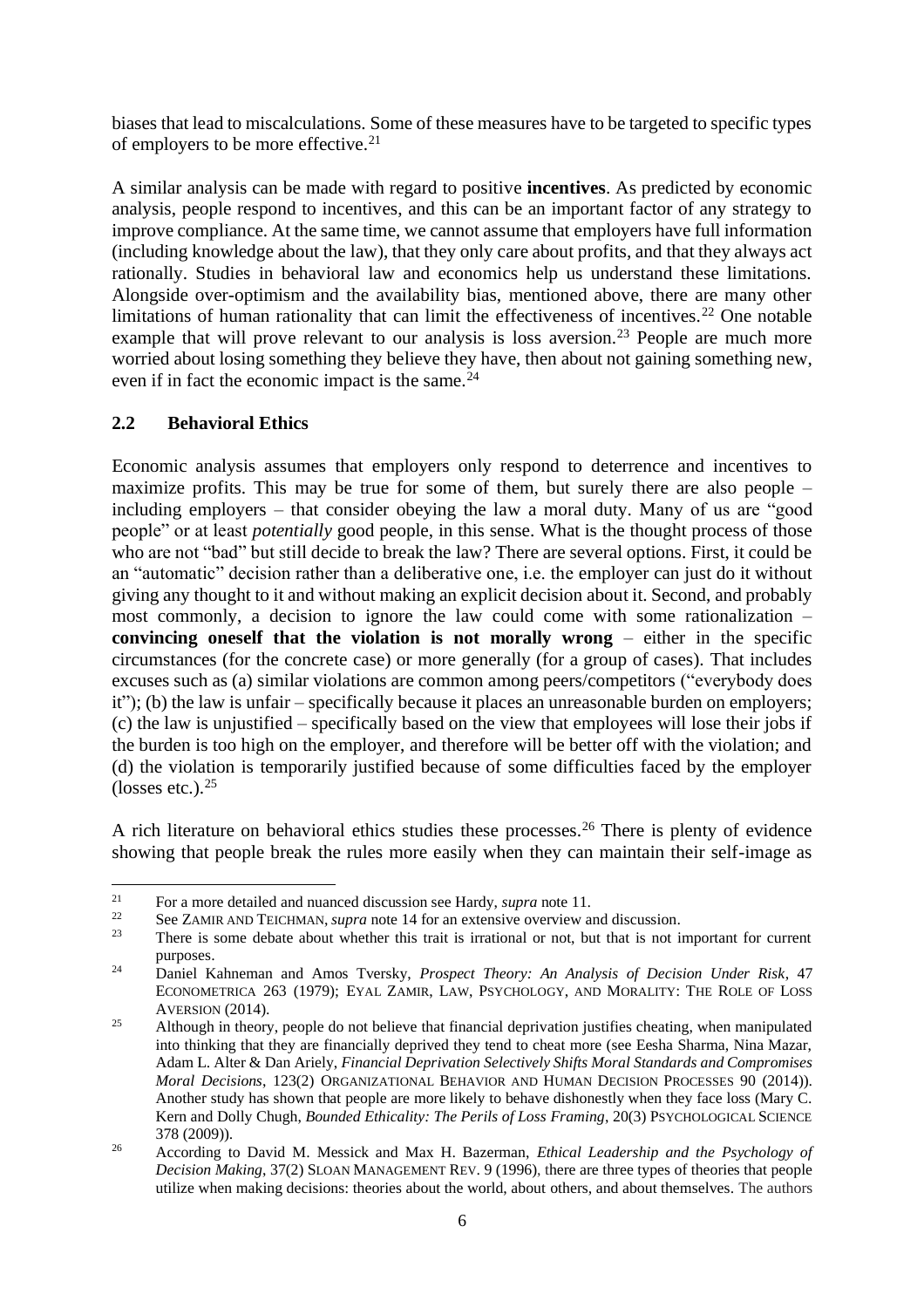honest, moral people. Research has shown that people conveniently forget the rules – or try to avoid inconvenient information – to help them feel better about themselves. Similarly, people tend to downplay the seriousness of their actions, or put the blame on others. Various psychological mechanisms such as "motivated reasoning", "self-deception", "moral disengagement", "bounded awareness", "ethical blind spots" and "elastic justification" lead people to rationalize their unethical behavior.<sup>27</sup> Some of this research relies on Daniel Kahneman's distinction between two systems of reasoning: one fast, automatic, intuitive and mostly unconscious ("system 1"); the other slower and deliberative ("system  $2$ ").<sup>28</sup> The first system has been shown to be especially associated with self-interest, which is often people's automatic instinct. However, the mechanisms noted above lead to unethical self-serving behavior in deliberative, conscious decisions as well.<sup>29</sup> And while most of the research refers to decision-making by individuals, the same problems exist in organizations, because they are comprised of people who make the decisions.<sup>30</sup> To increase the chances of compliance, we should therefore try to prevent "automatic" decisions, and push employers towards an internal deliberative process as much as possible, for example by requiring a hearing or a "cooling-off" period before a decision.<sup>31</sup> We should also attempt to block the different routes towards selfserving rationalizations.

There are various individual factors that determine the degree of "**moral awareness**" which varies from one person to another. But there are also two important *situational* factors that have been revealed in the literature to be important for our awareness that an ethical problem exists.<sup>32</sup> The first is "issue intensity", which is affected in particular by the magnitude of the consequences and the probability of harm. Making employers aware of the severity of their violation and the likelihood of harm to employees could thus be helpful in minimizing violations. The second situational factor is ethical infrastructure, which can be formal (e.g. a code of conduct) or informal (the ethical "climate"). For example, a firm with previous incidents of unethical decisions, and with a culture of using euphemistic language,<sup>33</sup> has an unethical climate. If we can impact the language that is used and the corporate culture, this can also raise moral awareness.

Research has shown that the problem of "moral hypocrisy" (acting unethically but feeling ethical) can be minimized when the moral standard is made clear, and the level of self-

focused on biases, but the same distinction is helpful in the current context as well. Another study has shown that eight different mechanisms are used for "moral disengagement" – i.e. for people to convince themselves that their actions are not immoral (see Albert Bandura, *Moral Disengagement in the Perpetration of Inhumanities*, 3(3) PERSONALITY AND SOCIAL PSYCHOLOGY REV. 193 (1999)). The options listed above are those relevant in the current context and have some parallels in the list developed by Bandura. For further discussion see FELDMAN, *supra* not[e 5,](#page-2-0) at 52.

<sup>&</sup>lt;sup>27</sup> For an overview of the research see FELDMAN, *supra* note [5,](#page-2-0) at Ch 1-2. And see Max H. Bazerman and Francesca Gino, *Behavioral Ethics: Toward a Deeper Understanding of Moral Judgment and Dishonesty*, 8 ANNUAL REVIEW OF LAW AND SOCIAL SCIENCE 85 (2012).

<sup>&</sup>lt;sup>28</sup> DANIEL KAHNEMAN, THINKING, FAST AND SLOW (2011).

<sup>&</sup>lt;sup>29</sup> See FELDMAN, *supra* note [5,](#page-2-0) at 37-41 for a review of the evidence.

There are additional mechanisms related to decision-making by groups which will not be discussed here. While they add another layer of complexity which is important to understand, they do not solve the basic problems discussed here.

<sup>31</sup> In many legal systems a hearing before dismissals is required by legislation. In Israel it was required by the courts; see section 4 below. On the idea of a "cooling-off" period before a decision to dismiss based on the behavior of an employee outside of work, see Tammy Katsabian, *Employee's Privacy in the Internet Age: Towards a New Procedural Approach*, 40 BERKELEY J. EMP. & LAB. L. 203 (2019).

<sup>32</sup> Ann E. Tenbrunsel and Kristin Smith‐Crowe, *Ethical Decision Making: Where We've Been and Where We're Going*, 2(1) THE ACADEMY OF MANAGEMENT ANNALS 545 (2008).

<sup>33</sup> For example, "shifting resources" instead of "stealing" (see FELDMAN, *supra* note [5,](#page-2-0) at 52).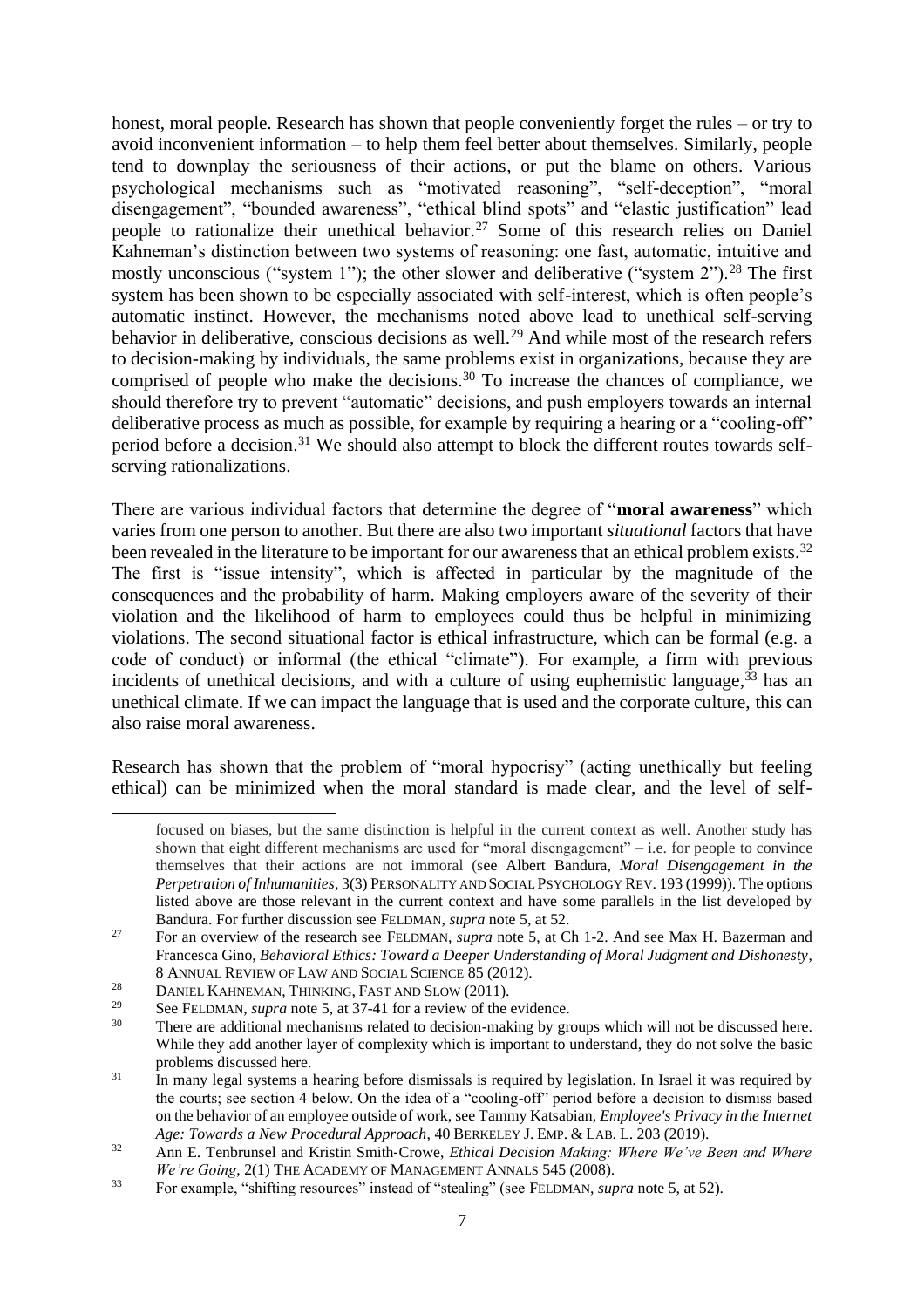awareness is high.<sup>34</sup> In an interesting experiment, people behaved more ethically when they were told explicitly what is the right thing to do and also a mirror was (literally) put in front of their face to ensure self-awareness. When people feel that they are being watched they tend to behave more ethically; in a striking study, people were asked to put money in jar when taking coffee at an office kitchen, and the payments were tripled when a picture of eyes was placed over the jar.<sup>35</sup> Arguably, a duty on employers to inform employees of their specific rights – and sometimes even to admit to violations – can serve to raise moral awareness.<sup>36</sup>

Thus far we explained how people often fail to acknowledge that they violated the law or that they acted immorally, in order to maintain their positive self-perception. A similar phenomenon is sometimes present already at the earlier stage of knowing what the law says. Research has shown that people sometimes engage in "information avoidance" in order to create for themselves some "moral wiggle room".<sup>37</sup> In other words, they turn a blind eye; they prefer not to know some aspect of the law. This allows them to create – at least for themselves internally – some grey area to operate without acknowledging that they are breaking the law.

Dan Arieli and his colleagues summarize the practical conclusions of this literature by proposing three interventions: reminding, visibility, and self-engagement.<sup>38</sup> *Reminding* is intended to "provide cues that increase the salience of ethical criteria and decrease ability to justify dishonesty", for example by reminding people why certain actions are immoral and how others can be harmed by them. *Visibility* is intended to "increase people's feeling they are being seen and identified", for example by making reporting processes personalized. *Selfengagement* is intended to "break down morality into concrete behaviors" and "obtain selfcommitment to act morally prior to behavior", for example by asking people to sign an honor code.

## **2.3 The Expressive Function of the Law**

When the law creates mandatory norms – whether through legislation or judicial precedents – it sends a message to people. The most obvious message is: "you should do X (or avoid doing Y), otherwise you will face punishment or other sanctions." For many people, this is enough, whether because they respect the rule of law and will follow the instructions of a legitimate authority, or because they are deterred by the threat of punishment. However, there is another message that the law sends, which is also important for understanding compliance. The law tells people what to do, and it has been argued by several scholars that this is important for two other reasons (unrelated to sanctions or legitimacy): **promoting coordination** and **conveying** 

<sup>34</sup> C. Daniel Batson, Elizabeth R. Thompson, Greg Seuferling, Heather Whitney and Jon A. Strongman, *Moral Hypocrisy: Appearing Moral to Oneself Without Being So*, 77 J. OF PERSONALITY AND SOCIAL PSYCHOLOGY 525 (1999).

<sup>35</sup> Melissa Bateson, Daniel Nettle and Gilbert Roberts, *Cues of Being Watched Enhance Cooperation in a Real-World Setting*, 2(3) BIOLOGY LETTERS 412 (2006).

<sup>&</sup>lt;sup>36</sup> A notable example is the remedy developed by the National Labor Relations Board in the U.S., requiring employers to post – or even read out loud before employees – information about freedom of association and about the employer's violations. See Thomas C. Barnes, *Making the Bird Sing: Remedial Notice Reading Requirements and the Efficiency of NLRB Remedies*, 36 BERKELEY J. OF EMP. & LAB. L. 351 (2015); Benjamin I. Sachs, *Law, Organizing, and Status Quo Vulnerability*, 96 TEXAS L. REV. 351, 366 (2017).

<sup>37</sup> Jason Dana, Roberto A. Weber and Jason Xi Kuang, *Exploiting Moral Wiggle Room: Experiments Demonstrating an Illusory Preference for Fairness*, 33(1) ECONOMIC THEORY 67 (2007). See also FELDMAN, *supra* note [5,](#page-2-0) at 50.

<sup>38</sup> Shahar Ayal, Francesca Gino, Rachel Barkan, and Dan Ariely, *Three Principles to Revise People's Unethical Behavior*, 10 PERSPECTIVES ON PSYCHOLOGICAL SCIENCE 738 (2015).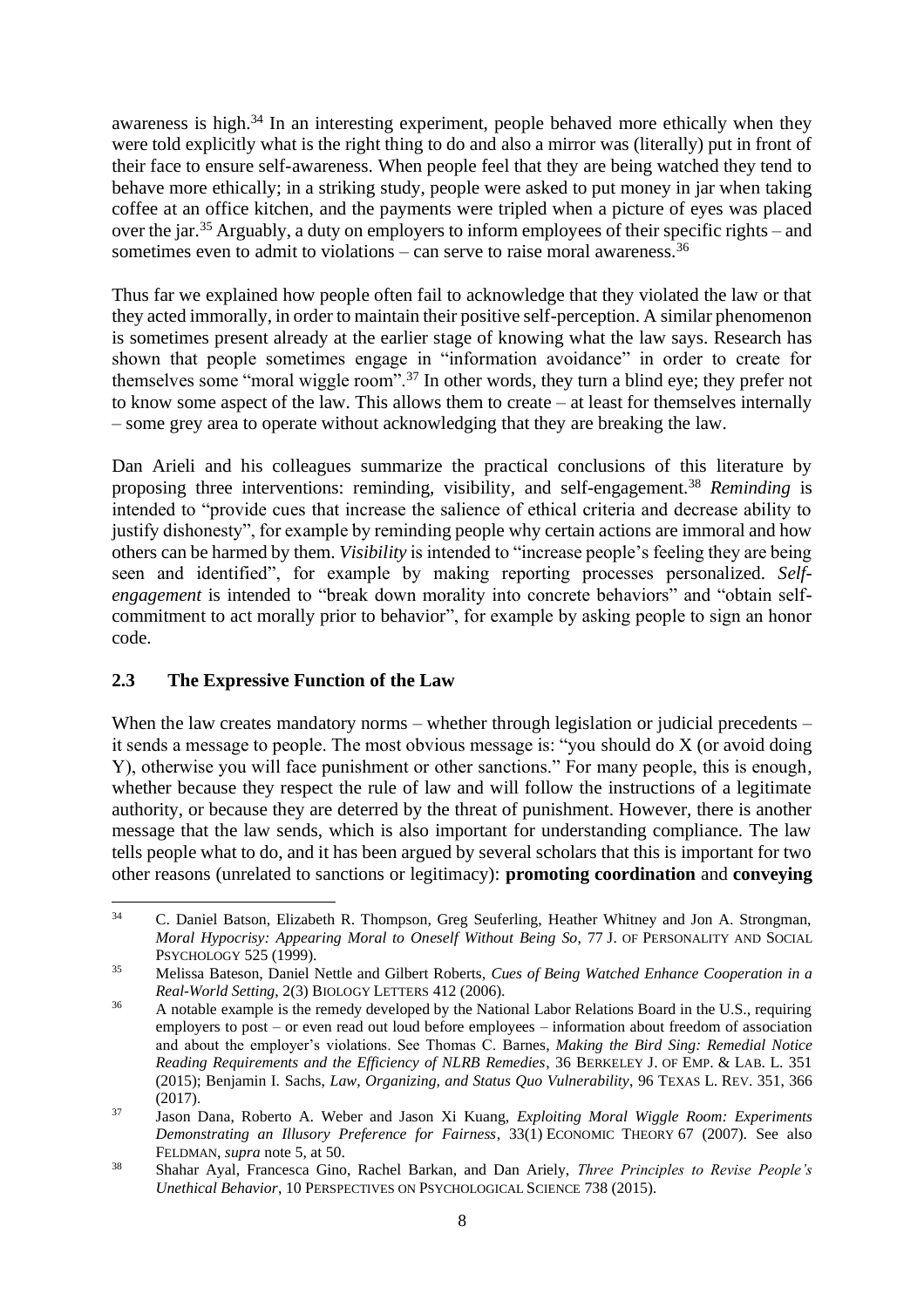<span id="page-8-0"></span>**information**. <sup>39</sup> The idea that what the law says has an impact on behavior *in itself* – it can lead people to comply – has been called an expressive theory of law's effects.<sup>40</sup>

The **coordination function** is explained by Richard McAdams by relying on game theory.<sup>41</sup> He starts with a simple example of a law telling people to drive on the right side of the road. In order to avoid collusion, we all need to coordinate on this matter, and the law provides this function. Whether there are sanctions or not, most people will look for this guidance and comply with the law in order to secure the gains of coordination.<sup>42</sup> Even in situations of competition, the competitors desire coordination on the terms of the "game",<sup>43</sup> and in particular might follow the suggestion of a third party (such as a court) which constructs a "focal point" for them.<sup>44</sup> As explained by Robert Cooter, "in the case of social norms... law can influence where the system settles by coordinating expectations."<sup>45</sup>

McAdams argues that a law's expression can serve as a new focal point even in situations of an existing equilibrium: even if some custom was already created, it is still possible for the law to replace it (by the sheer expression, unrelated to sanctions and deference to legitimate authority).<sup>46</sup> But he adds that situations of *disequilibrium* – in which an expression from the law is especially needed – are very common: "Technological and cultural change constantly upset previously settled expectations about what others will do. These states of disorder are the kind of situations in which legal change occurs, so a new law need not always compete with an otherwise unchallenged set of settled expectations".<sup>47</sup>

The coordination function seems highly relevant for labor law, on two different levels. First, consider coordination between employers. Although some employers may wish to avoid all coordination with competitors regarding employment rights, others will find it helpful that the law creates a floor of rights which are taken out of the competition. Certainly the "good" employers who want to pay their employees well and respect their rights, would like to know that others are bound by similar norms and do not undercut them by competing on who will pay less. While direct coordination on such matters between competitors is prohibited by anti-

 $^{39}$  RICHARD H. MCADAMS, THE EXPRESSIVE POWERS OF LAW: THEORIES AND LIMITS (2015).

 $^{40}$  Ibid., at 13.

 $\frac{41}{42}$  Ibid., at Ch 2.

This situation is quite rare in the sense that people do not mind if the law chooses right or left. But the same idea also applies in "mixed motive" games, the much more common situation in which people have "a mutual desire to coordinate behavior but disagreement over how to coordinate" (ibid., at 23). The traffic light is a simple example: although we might all prefer to get priority to proceed at the intersection, most people will yield as instructed by a red light, even without sanctions – because we understand that coordination in such cases is better than any other alternative. See also Edo Eshet, *Coercion and Freedom in Labour Law: American, Canadian, and Israeli Perspectives*, 33 INT. J. OF COMP. LAB. LAW AND IND. REL. 489, 511 (2017).

<sup>43</sup> MCADAMS, *supra* note [39,](#page-8-0) at 28.

<sup>44</sup> Ibid., at 44 (relying on the theory first developed by THOMAS SCHELLING, THE STRATEGY OF CONFLICT (1960), and reviewing (in chapters 2-3) various empirical studies supporting this theory). See also Richard H. MCADAMS, *The Expressive Power of Adjudication*, (2005) U. ILL. L. REV. 1043, 1089.

<sup>45</sup> Robert Cooter, *Expressive Law and Economics*, 27 J. OF LEG. STUD. 585, 594 (1998).

<sup>46</sup> MCADAMS, *supra* note [39,](#page-8-0) at 97-99.

<sup>47</sup> Ibid., at 99. McAdams further argues that law's expressive powers are especially strong when social movements seek to destabilize an existing convention (as, for example, with the shift towards smoking limitations – where the law facilitated coordination between non-smokers who wanted to change the norm), and when the law renders an existing custom which is ambiguous more precise (ibid., at 100-109). For an example of a judgment with expressive importance following a social movement (regarding gay marriage), see Kyle C. Velte, *Obergefell's Expressive Promise*, 6 HOUSTON L. REV.: OFF THE RECORD 157 (2015).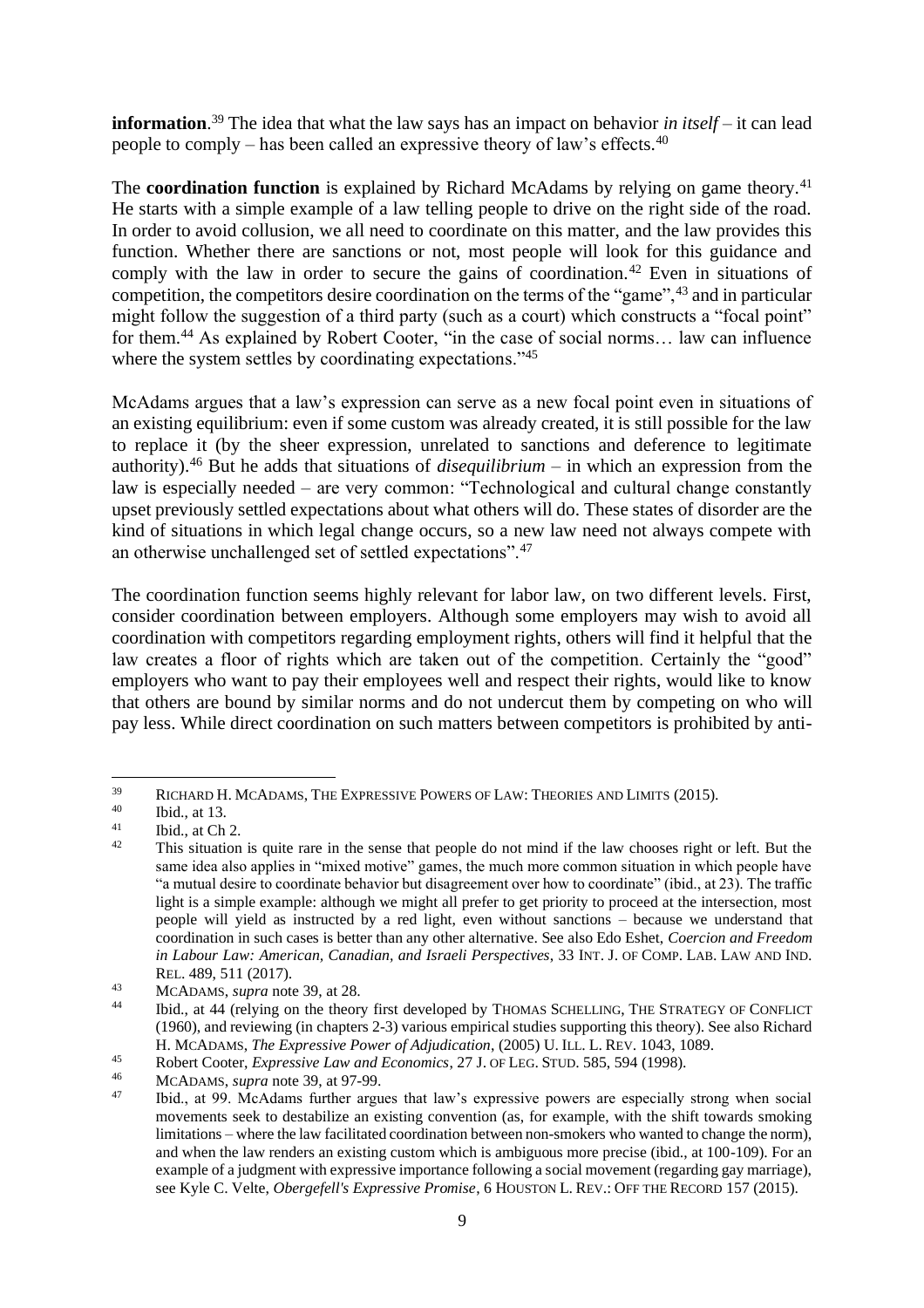trust laws, with regard to basic employment rights the law serves the same function.<sup>48</sup> Second, coordination is also needed between employers and their employees. With regard to terms explicitly agreed in advance and included in the employment contract, cooperation is secured by the parties themselves. But often, especially in long-term "relational" contracts such as employment, questions will arise about issues that have not been settled in advance. If the law announces a solution, it solves the dilemma and creates a focal point around a solution that adjusts the expectations of both parties.<sup>49</sup>

The second expressive power of law is **conveying information**. The law tells us something about what the political actors (or other State authorities) believe, and this can change our own beliefs and affect behavior – often contributing to compliance.<sup>50</sup> This is relevant only when people actually know that the law exists and what it requires; that is, for this function to be effective, there has to be publicity to the new law, so a significant number of people become aware of it.<sup>51</sup> The information can be about public attitudes towards the regulated behavior, signaling that the public disapproves of certain actions; or it can be about facts, for example letting people know that a certain behavior is especially risky or harmful to others.<sup>52</sup> A recent study shows that giving reasons for the law – explaining its rationale – also advances compliance.<sup>53</sup> The ability of the law to influence social norms by conveying information is especially relevant when we are trying to change existing problematic norms,<sup>54</sup> and can be most effective when affecting the certainty of beliefs.<sup>55</sup> Thus, for example, the American with Disabilities Act of 1990 arguably presented employers "with a different vision of disability identity than that previously held", leading employers to update their knowledge and beliefs.<sup>56</sup> Other common examples are non-smoking law<sup>57</sup> and seatbelts laws.<sup>58</sup> Obviously a change of attitudes is not always easy to achieve. As far as courts are concerned, their ability and willingness to engage in trying to change social norms depends on the institutional pressures that they face and the "social capital" they enjoy at a given time.<sup>59</sup>

<span id="page-9-0"></span><sup>&</sup>lt;sup>48</sup> A recent Israeli case mentions coordination between employers as one of the justifications for a law allowing extension orders and requiring employers to pay fees to employers' organizations. See *R.S.L Electronics v. El v. Manufacturer's Association of Israel*, judgment of Apr. 27, 2020 (National Labor Court).

<sup>49</sup> Compare to laws declaring a right to breastfeed in public, discussed by MCADAMS, *supra* note [39,](#page-8-0) at 86. And see, on the role of labor law in supporting trust between the parties, Simon Deakin and Frank Wilkinson, *Labour Law and Economic Theory: A Reappraisal*, in LEGAL REGULATION OF THE EMPLOYMENT RELATION (Hugh Collins, Paul Davies and Roger Rideout eds., 2000) 29, 56-59.

<sup>&</sup>lt;sup>50</sup> MCADAMS, *supra* note [39,](#page-8-0) at Ch 5.

 $\begin{array}{ll}\n\text{51} \\
\text{52} \\
\text{53} \\
\text{54} \\
\text{555}\n\end{array}$ 

It has been argued that individuals are not impacted directly, but rather through their groups: the law can shape group values and norms, which in turn influence the values of individuals in this group. See Janice Nadler, *Expressive Law, Social Norms, and Social Groups*, 42 LAW & SOCIAL INQUIRY 60 (2017).

<sup>53</sup> Daphna Lewinsohn-Zamir, Eyal Zamir and Ori Katz, *Giving Reasons as a Means to Enhance Compliance with Legal Norms*, U. TORONTO L.J. (forthcoming).

<sup>54</sup> Cass R. Sunstein, *On the Expressive Function of Law*, 144 U.PENN. L. REV. 2021 (1996).

<sup>55</sup> Alex Geisinger, *A Belief Change Theory of Expressive Law*, 88 IOWA L. REV. 35 (2002).

<sup>56</sup> Michael Ashley Stein, *Under the Empirical Radar: An Initial Expressive Law Analysis of the ADA*, 90 VIRGINIA L. REV. 1151, 1186 (2004).

<sup>57</sup> For an analysis, see Lawrence Lessig, *The Regulation of Social Meaning*, 62 U. CHICAGO L. REV. 943, 1025ff (1995).

<sup>58</sup> For empirical evidence that such laws have expressive impact, see Maggie Wittlin, *Buckling under Pressure: An Empirical Test of the Expressive Effects of Law*, 28 YALE J. ON REG. 419 (2011).

<sup>59</sup> Jason Mazzone, *When Courts Speak: Social Capital and Law's Expressive Function*, 49 SYRACUSE L.REV. 1039 (1999).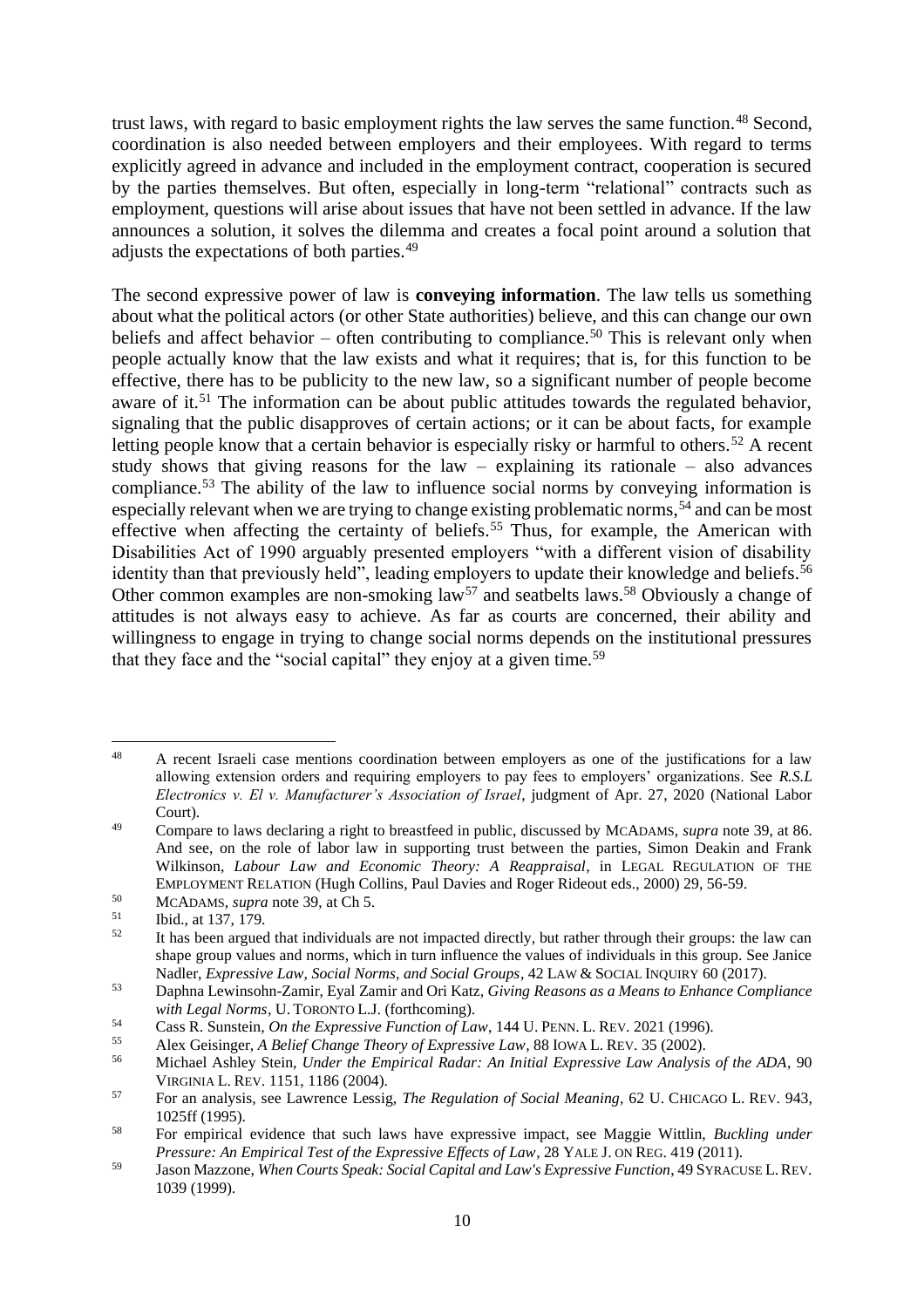Relatedly, Lawrence Lessig discussed the regulation of "social meaning" – which he defined as "the semiotic content attached to various actions, or inactions, or statuses, within a particular context".<sup>60</sup> He mentioned several techniques that can be used to change social meanings, among them "tying",<sup>61</sup> i.e. transforming the social meaning of one act by associating it with the social meaning of another. This can be relevant, for example, for attempts to change the social meaning of non-payment of wages or benefits, by associating such practices with theft.<sup>62</sup>

#### **3. Raising Awareness About the Law**

After reviewing different theories related to compliance, with some examples on how they can be relevant for labor law, we now turn more specifically to the role of courts. The next four sections discuss different possibilities for courts to influence compliance, which rely on the theoretical discussion above. We start, in the current section, with raising awareness. It is quite obvious that knowing about the law is a necessary precondition for compliance. But the previous section showed how *crucial* this awareness is, and helped direct our attention to several specific mechanisms. To achieve deterrence, people need to know what the law requires from them and also be aware of the expected punishment and other costs in case of violation. To minimize moral hypocrisy and other behavioral ethics failures, people have to acknowledge that they are violating the law – and we should make it difficult for them to use self-deception by turning a blind eye to such violations. To achieve the expressive effects of the law, people need to understand what the law says, in order to learn new information from it (for example, about changing public attitudes), and realize how it contributes to coordination.

Legislation sometimes creates mechanisms for raising awareness: for example, the law can require employers to post information about workers' rights on message boards.<sup>63</sup> This is intended to raise awareness first and foremost among employees, but is likely to achieve the same effect among employers as well. The Government can raise awareness to specific legal obligations through media campaigns, for example. What can *courts* do? We believe judges have a role to play in this regard as well. There are instances in which courts clearly try to "send a message" to the public (in our context, to employers). To be sure, employers are not likely to get the message directly from judgments; but they can get it through their legal advisors and through the media. We bring several examples below from Israeli case-law. While none of them addresses the need to improve compliance overtly, we believe it is justified for courts to take into account the need to raise awareness about the law, and this consideration should become more explicit.

<sup>60</sup> Lessig, *supra* not[e 57,](#page-9-0) at 951.

 $^{61}$  Ibid., at 1009.

The term "wage theft" is now widely used in the U.S. as a label for non-payments. See, e.g., Brishen Rogers, *Toward Third-Party Liability for Wage Theft*, 31 BERKELEY J. EMP. & LAB. L. 1 (2010); Matthew W. Finkin, *From Weight Checking to Wage Checking: Arming Workers to Combat Wage Theft,* 90 INDIANA L.J. 851 (2015); Llezlie L. Green, *Wage Theft in Lawless Courts*, 107 CALIF.L.REV. 1303 (2019). And see Government Accountability Office, *Wage and Hour Division's Complaint Intake and Investigative Processes Leave Low Wage Workers Vulnerable to Wage Theft* (2009), [https://www.gao.gov/highlights/d09458thigh.pdf.](https://www.gao.gov/highlights/d09458thigh.pdf) For a discussion of possible ways to influence social norms against wage theft, see Nicole Hallett, *The Problem of Wage Theft*, 37 YALE L. & POL'Y REV. 93, 141ff (2018).

<sup>&</sup>lt;sup>63</sup> In Israel, for example, such a duty exists in the Prevention of Sexual Harassment Regulations (Employers' Duties) of 1998.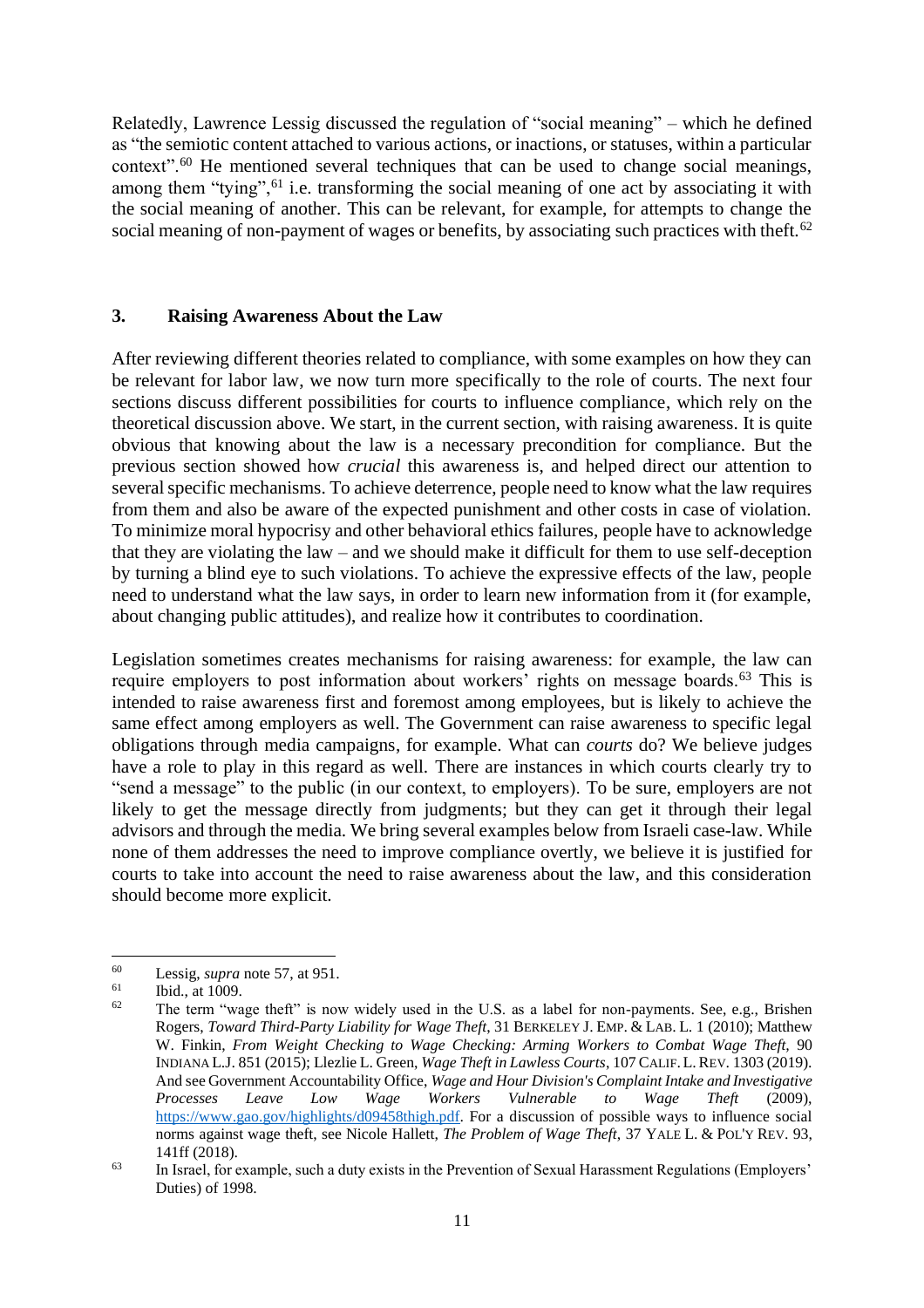The judicial tools that can contribute to raising awareness are both procedural and substantive. Procedurally, the court can signal that a case is important by assigning an enlarged forum of judges to the case (a "full bench" or "expanded bench" where this is possible);<sup>64</sup> by inviting the Attorney General to present its opinion in a dispute between two private parties; by allowing other public interest parties to join the proceedings as "friends of the court" (*amicus curiae*); and by deciding to hear several cases which raise the same legal question together. To be sure, all of these procedural tools are needed first and foremost in order to improve the decisionmaking process – to contribute to a better judgment. At the same time, however, they serve an additional role, of signaling to the legal community and to the media that the specific case is important. In turn, the judgment is likely to receive more attention, helping to raise awareness.

Consider for example the case of *Omri Kiss*, decided by the Israeli National Labor Court in 2018, which dealt with the legal status of tips (whether they count as wages for purposes of minimum wages and for purposes of workers' compensation benefits).<sup>65</sup> The legal question is not settled in Israeli legislation. It was partially resolved several years earlier by the same court, in a way that allowed the counting of tips as part of the wage only if the tips are formally reported in the employer's tax records.<sup>66</sup> In the years following the previous judgment, compliance by employers was lacking, and it became clear that the judgment, which intended to protect employees (at least to some extent) in the labor law context, is harming them in the workers' compensation context. Moreover, even compliant employers issued wage slips on the minimum wage only, on the understanding that the rest of the tip amount is not part of the wage. Pension deductions, as well as vacation and sick payments, were made based on the minimum wage only. In the *Kiss* case the Court wanted to correct these failures, and eventually created a revised and more complete regulation of tips. Without getting into the details of the new judge-made law (which we do not necessarily support), we raise this case as an example of the Court using procedural tools to "send a message". All the tools mentioned above were used simultaneously. The President of the Court, who also wrote the decision, decided to enlarge the panel to seven judges (instead of the regular five). Two unrelated cases representing two aspects of the problem (minimum wage and workers' compensation) were joined together by a decision of the Court. Furthermore, on the Court's initiative, the Attorney General, the Restaurants' Association and the Waiters' Union were all invited to submit opinions, even though they were not parties to the case. Moreover, the President of the Court chose this judgment to be delivered on his last day in office, together with his retirement celebrations, which is another common method used by Israeli judges to draw public attention to a particular case. And the decision delayed the entry into force of the new rules for a period of eight months, to allow employers to re-organize – which is perhaps another way of attracting attention to the importance of the new law. The judgment received significant media coverage as well as close attention (and critique) from restaurant owners. We believe that these procedural tools were important in raising the profile of the case, which in turn was helpful for the Court to raise public awareness to the problem and the new judge-made regulation.

Substantively, we believe that courts sometimes "send a message" to employers by crafting legal rules that appear extreme and revolutionary, in order to generate a shift in managerial culture and attitudes. The rules are then adjusted into a more nuanced and balanced solution in

<sup>&</sup>lt;sup>64</sup> In Israel, the National Labor Court usually sits in panels of five: three professional judges and two lay judges, but the Labor Court Act of 1969, s. 20, allows the Court's President to decide on a larger panel, if the legal questions are especially important, difficult or innovative.

<sup>65</sup> *Omri Kiss v. The National Insurance Institute,* judgement of March 26, 2018.

<sup>66</sup> *DGMB Eilat Restaurants v. Inbal Malka,* judgment of June 1, 2005.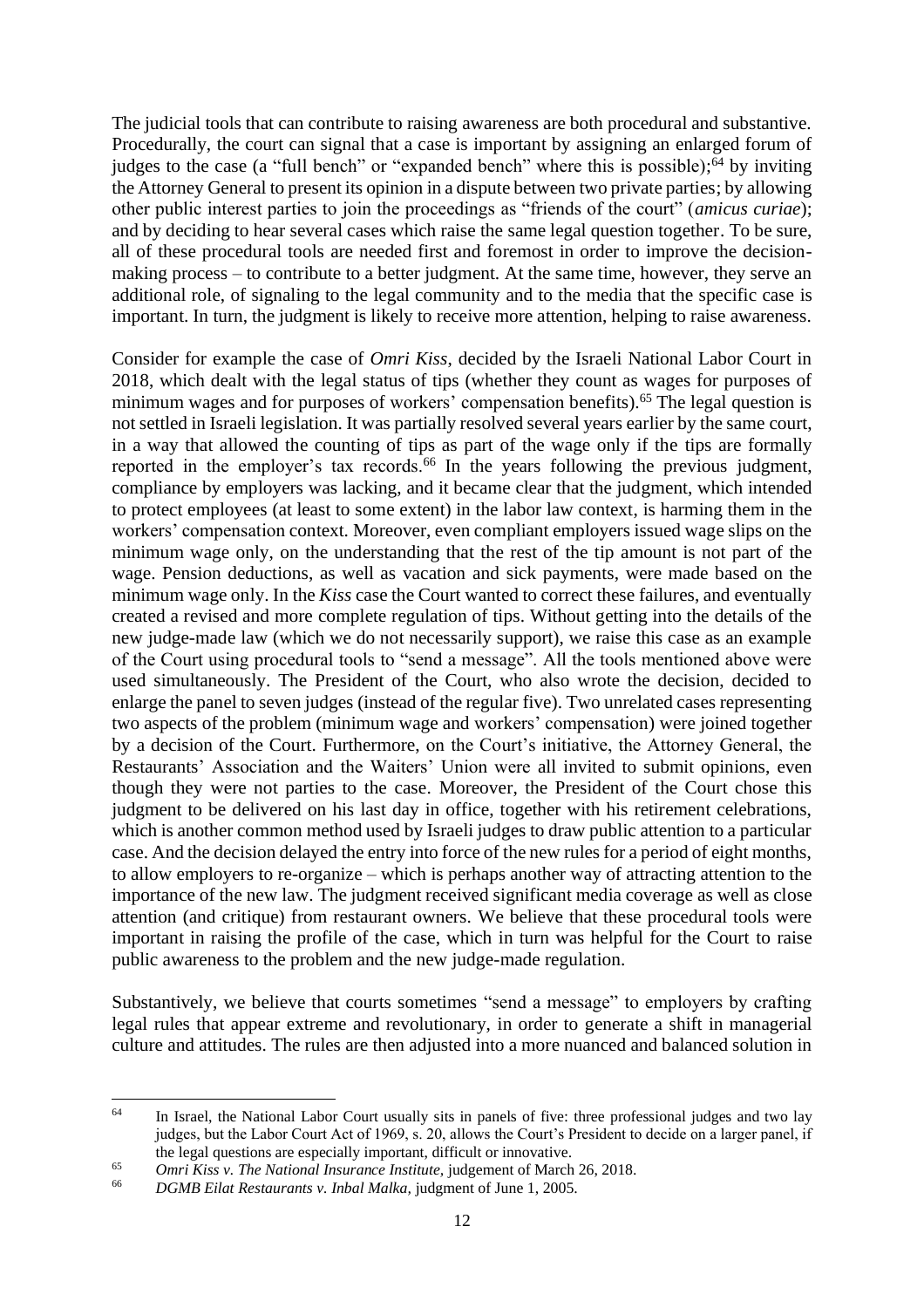later judgments, but the original decision, which can be described as a "door in the face", <sup>67</sup> is drafted in strong and unequivocal terms, signaling to employers and the public the court's shift in attitude towards existing practices. Such an extreme stance attracts the attention of the legal community, employers and the media, thus helping to raise awareness about the law.

Two cases of the Israeli National Labor Court can serve as examples for this argument. The first, *Frumer v. Red Guard*,<sup>68</sup> dealt with restraint of trade covenants, also known as noncompete agreements. As in some other countries, the Israeli courts allow such covenants only to the extent they are "reasonable", otherwise they are considered against public policy and therefore void. Over the years, the attitude of the National Labor Court gradually changed, as a result of increased importance given to freedom of occupation as well as a competitive market, both of which are harmed as a result of restrictive covenants.<sup>69</sup> Throughout the 1990s, the Court showed less tolerance for such covenants, decreasing the "regular" accepted period of restriction from three years to two years and later to one year. However, the message did not go through to employers. In the late 1990s, restrictive covenants were widespread in the Israeli labor market, even for low-wage unskilled employees. Then came the judgment of *Frumer*, in which the Court decided to change the default rule: restrictive covenants are now presumed to be unreasonable and void, unless the employer can show that a covenant is justified in the specific circumstances; and the Court gave a list of possible justifications (such as protecting trade secrets), making clear that they will each be construed narrowly. This was a dramatic decision which attracted a lot of public attention.

We do not argue that this new legal rule was established only for reasons of improving compliance. The Court wanted to change the rule for substantive reasons. We do, however, believe that the choice to articulate the new rule in extreme, uncompromising fashion, can be seen as an intention to send a clear message to employers, the legal community and the public at large, that existing practices will not be tolerated any longer. Anecdotal evidence suggests that this was successful: the use of restrictive covenants decreased significantly. After a couple of years, the Court gradually started to soften its stance, showing more willingness to accept justifications for the covenants.<sup>70</sup> Currently the law is more balanced and nuanced, but the extreme *Frumer* decision was instrumental in minimizing abuse by employers.

The second example of a judgment arguably used to raise awareness is the case of *Pelephone*, 71 which dealt with freedom of association. Over the last three decades, union density in Israel has dropped sharply. New attempts of organizing have met with fierce objections from employers. The basic principle of freedom of association was established well before the *Pelephone* case, and included a prohibition on employers to interfere by way of dismissing or otherwise harming workers because of organizing.<sup>72</sup> But this was hard to enforce, and the organizing drive by Pelephone employees on 2012 provided ample proof that existing protections were insufficient. The employer used every trick from the union-busting playbook, including threatening employees who joined the union, preventing union officials from access

<sup>67</sup> Guy Davidov and Maayan Davidov, *How Judges Use Weapons of Influence: The Social Psychology of Courts*, 46 ISRAEL LAW REVIEW 7, 17-19 (2013).

<sup>68</sup> *Dan Frumer v. Red Guard Ltd.*, judgment of June 4, 1999.

With regard to freedom of occupation, one of the reasons for the increased importance was the enactment of Basic Law: Freedom of Occupation in 1992.

<sup>70</sup> *Erroca International Ltd. v. Anthony Cori*, judgment of Mar. 6, 2001; *Girit Ltd. v. Mordechai Aviv*, judgment of Dec. 18, 2003.

<sup>71</sup> *The Histadrut v. Pelephone Communications Ltd.* (judgment of January 2, 2013).

<sup>72</sup> See, e.g., *Mifa'ley Tahanot Ltd. v. Israel Yaniv*, judgment of Nov. 5, 2011. These protections were codified in legislation in 2001 as part of the Collective Agreements Act of 1957 (new articles 33(8) ff).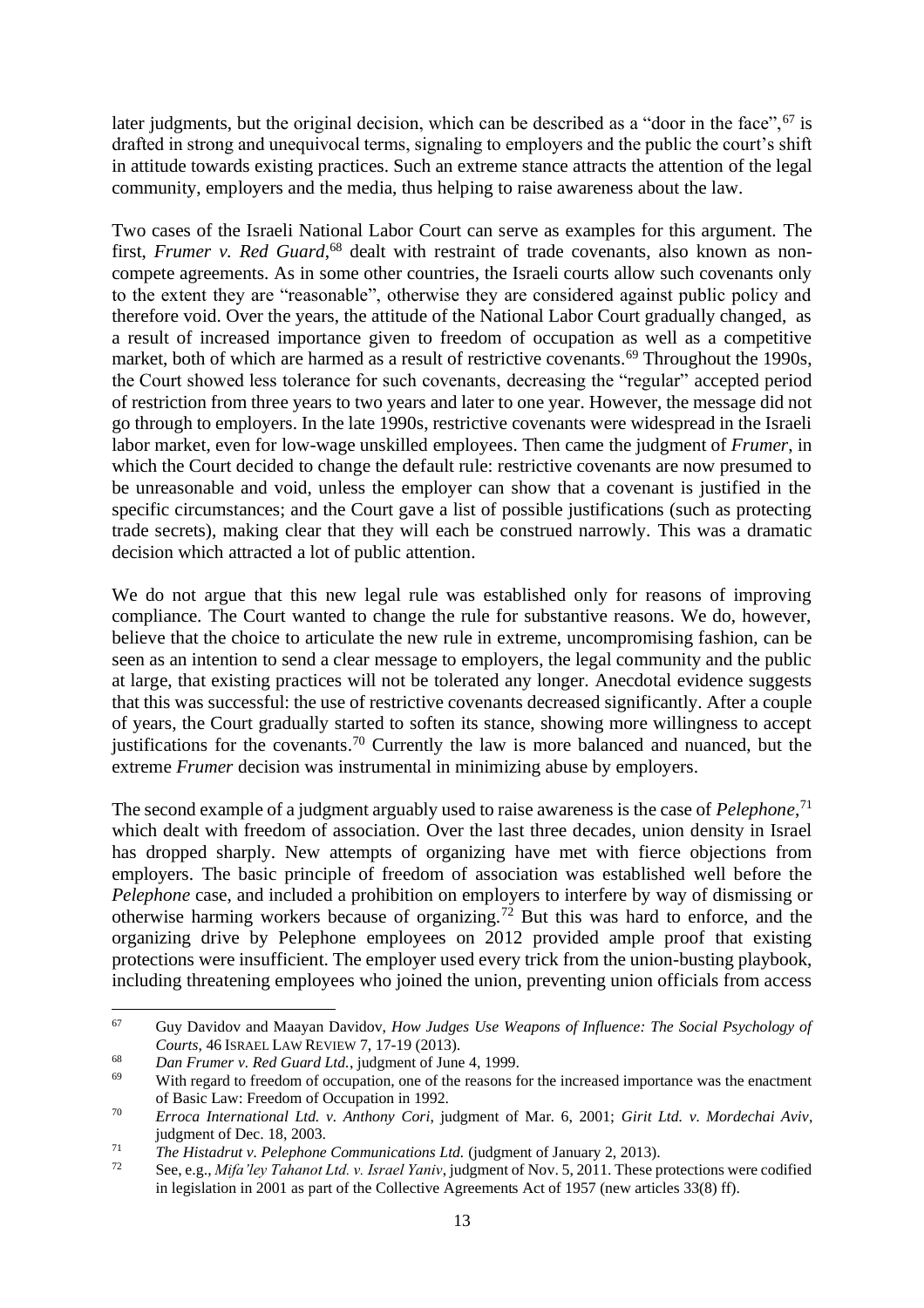to the workplace, sending false information about the union to all employees, creating "focus groups" with employees after which they were expected to revoke their union membership, and so on. The union went to the regional labor court several times, and each time Pelephone said it was a local initiative by one of the junior managers, and promised to stop it. Injunctions were given, but could not stop the next anti-union method that the employer turned to. The union could also sue for damages, but this requires a full legal process which takes years, and will not help the immediate goal of organizing. In any case, the damages awarded are never high enough to change the mindset of anti-union employers.<sup>73</sup>

When the issue came before the National Labor Court, the judges knew that the case is not exceptional; employer resistance to unions, with problematic and often illegal methods, became widespread in Israel. It became clear that new and stronger ways are needed to protect freedom of association. The issue is not concretely settled in legislation, leaving broad discretion to the courts to develop the law. In an important judgment that attracted broad attention, the Court decided that employers are not allowed to voice *any* objection to unions. That is, instead of prohibiting specific practices (such as threating employees who join a union), the new judge-made law prohibits *all* actions by employers against the union, even attempts to convince employees that the union will be bad for them, which were previously allowed. This clear bright line means that the employer's freedom of speech is infringed, but the protection of freedom of association is much easier to enforce.

The Court signaled from the beginning its intention to raise the "profile" of the case, by using the procedural tools mentioned above: inviting the Attorney General as well as an employers' organization to submit opinions, and allowing labor unions who were not parties to the case to file *amicus curiae* opinions. Substantively, the Court chose an extreme approach, which does not leave any room for employers to engage in legitimate speech concerning the unionization drive. The one very minor exception mentioned in the judgment only served to show how extreme it was: even when the union is giving the employees false information about the employer, the latter is not allowed to respond without first getting permission from a labor court. When employers' organizations tried to challenge the judgment before the Supreme Court, the highest Court refused to intervene, but noted that the National Labor Court can be expected to develop the new rule from case to case and gradually achieve a more nuanced solution.<sup>74</sup> We do believe that the judgment was justified, at least for its time and place, despite being extreme.<sup>75</sup> It was justified especially to improve enforcement of the rules protecting freedom of association. And for this purpose, awareness about the rules is crucial. Arguably, the choice of drafting the new rule as extreme and unequivocal, without exceptions, was made also to attract attention and raise awareness. 76

There are also, of course, cases in which courts could do more to raise awareness to the law. Consider, for example, situations in which courts pressure the parties to agree to a settlement.

<sup>&</sup>lt;sup>73</sup> Although there is recently willingness to award more significant punitive damages than in the past; see section 6 below.

<sup>&</sup>lt;sup>74</sup> *Coordinating Chamber of Economic Organizations v. National Labor Court* (judgment of July 7, 2014).<br><sup>75</sup> For an analysis see Princ Alon Shankar and Guy Daviday. Organizing: Shayld the Employer Haye a Say?

<sup>75</sup> For an analysis see Pnina Alon-Shenker and Guy Davidov, *Organizing: Should the Employer Have a Say?*, 17 THEORETICAL INQUIRIES IN LAW 63 (2016).

<sup>76</sup> Alongside the rule itself, the judgment explains in detail the importance of freedom of association. In other judgments as well, we can see courts explaining the justifications for the law in detail and sometimes passion, which can also be seen as an attempt to encourage compliance. Although employers are not likely to read the full reasons for judgments (as opposed to hearing about the bottom line), lawyers might read the full reasons and can be influenced by them to encourage their clients to comply. The detailed explanation about the importance of the law can thus be seen as a further tool to raise awareness.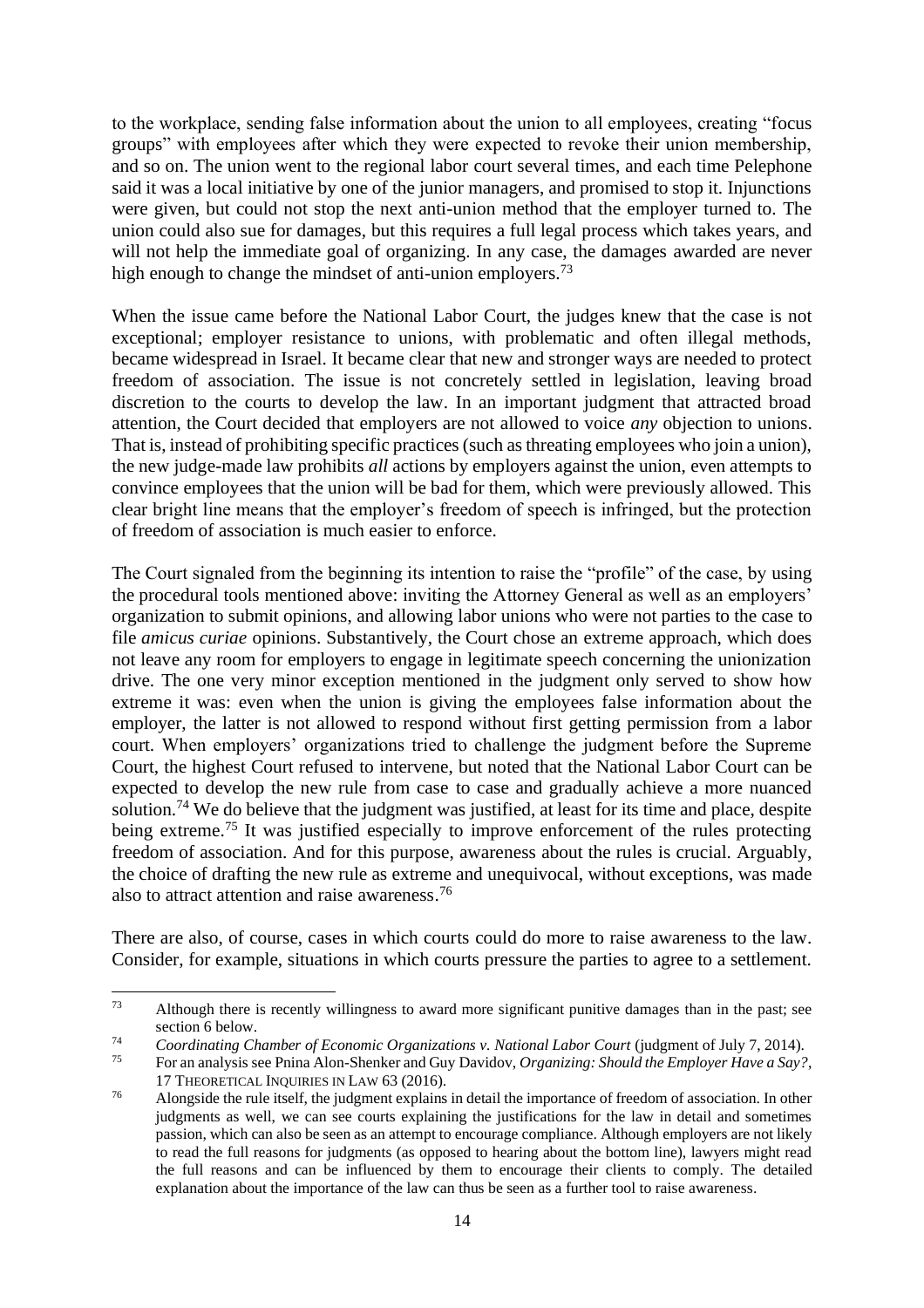This is common in the Israeli labor courts system (as in many other legal systems), sometimes even in suits concerning the violation of non-waivable employment laws. Obviously there are arguments in favor of such settlements; this is not the place to discuss the pros and cons of this practice. But it is pertinent to point out that one of the arguments *against* settlements achieved with the assistance (or pressure) of courts is the negative impact on awareness about the law. Although it is possible that an agreement by an employer to pay substantive sums as a result of labor law violations would reach the media and other employers, in most cases settlements will receive little publicity. Moreover, the lack of a clear statement from the courts that the law has been violated, reminding people about what the law requires and raising awareness to the costs of violations for the employees as well as the expected punishment, make any settlement a missed opportunity. It may be that in any given case the advantages for the plaintiff (and for the legal system) outweigh the disadvantages of a settlement; we cannot reject this possibility. Our point is simply that courts must take the consideration of improving compliance into account before proposing settlements – specifically, they must consider the cost in terms of public awareness about the law.

# **4. A Balance Between Ambiguity and Specificity**

Laws come in different degrees of specificity. Every legal system includes some combination of rules and standards. A rule is specific, for example "driving at a speed of over 50 km/h within city limits is prohibited". A standard is open-ended, for example "driving at a dangerous" speed is prohibited". In the labor law context as well, we have rules (e.g. paying wages below 29.12 NIS per hour is prohibited), and standards (e.g. an employer must act in good faith towards the employee). Each technique has its own advantages.<sup>77</sup> To a large extent the choice of legal technique is made by the legislature, but courts also play a major role in deciding the level of specificity. We argue that the choice of technique has an important impact on the level of compliance, which judges should explicitly take into account.

Rules are generally seen as ensuring a higher degree of clarity, predictability and certainty; and as a result, they are easier to enforce, because it is easier for the public to know what the law requires, and easier for the enforcement agency to recognize violations. Otherwise put, if we want to deter a specific behavior (such as wages below a certain level), rules are better. Moreover, an open-ended standard opens more room for moral ambiguity, i.e. for "good" employers to deceive themselves that they are not violating the law.<sup>78</sup> A further advantage of rules comes from the expressive theory: if we want to achieve coordination between employers, preventing a "race to the bottom" by taking some aspect of workers' rights out of the competition, then employers need to be clear about what is required from them and what they can expect other employers to do. This also suggests a preference for clear-cut rules.<sup>79</sup>

<sup>77</sup> The literature on this topic is vast. Among the notable contributions are Isaac Ehrlich and Richard A. Posner, *An Economic Analysis of Legal Rulemaking*, 3 J. OF LEGAL STUDIES 257 (1974); Cass R. Sunstein, *Problems with Rules*, 83 CAL. L. REV. 953 (1995); John Braithwaite, *Rules and Principles: A Theory of Legal Certainty*, 27 AUSTRALIAN J. OF LEGAL PHIL. 47 (2002). For reviews of this literature as applied to the labor law context, see DAVIDOV, *supra* note [2,](#page-0-0) at 159 ff; David Cabrelli, *The Role of Standards of Review in Labour Law,* 39 OXFORD J. OF LEGAL STUDIES 374 (2019).

<sup>78</sup> See FELDMAN, *supra* note [5,](#page-2-0) at 102, 187.

<sup>79</sup> MCADAMS, *supra* not[e 39,](#page-8-0) at 235. Note that McAdams qualifies this recommendation as relevant only for laws directed at a large and heteronomous audience. It might not be relevant for laws directed at specific sectors, where actors are more homogeneous and have a shared understanding about industry custom. It is also not relevant for laws that regulate relations between two specific parties, who might have a shared understanding of what the standard means (see ibid., at 236). So, from the perspective of the need to place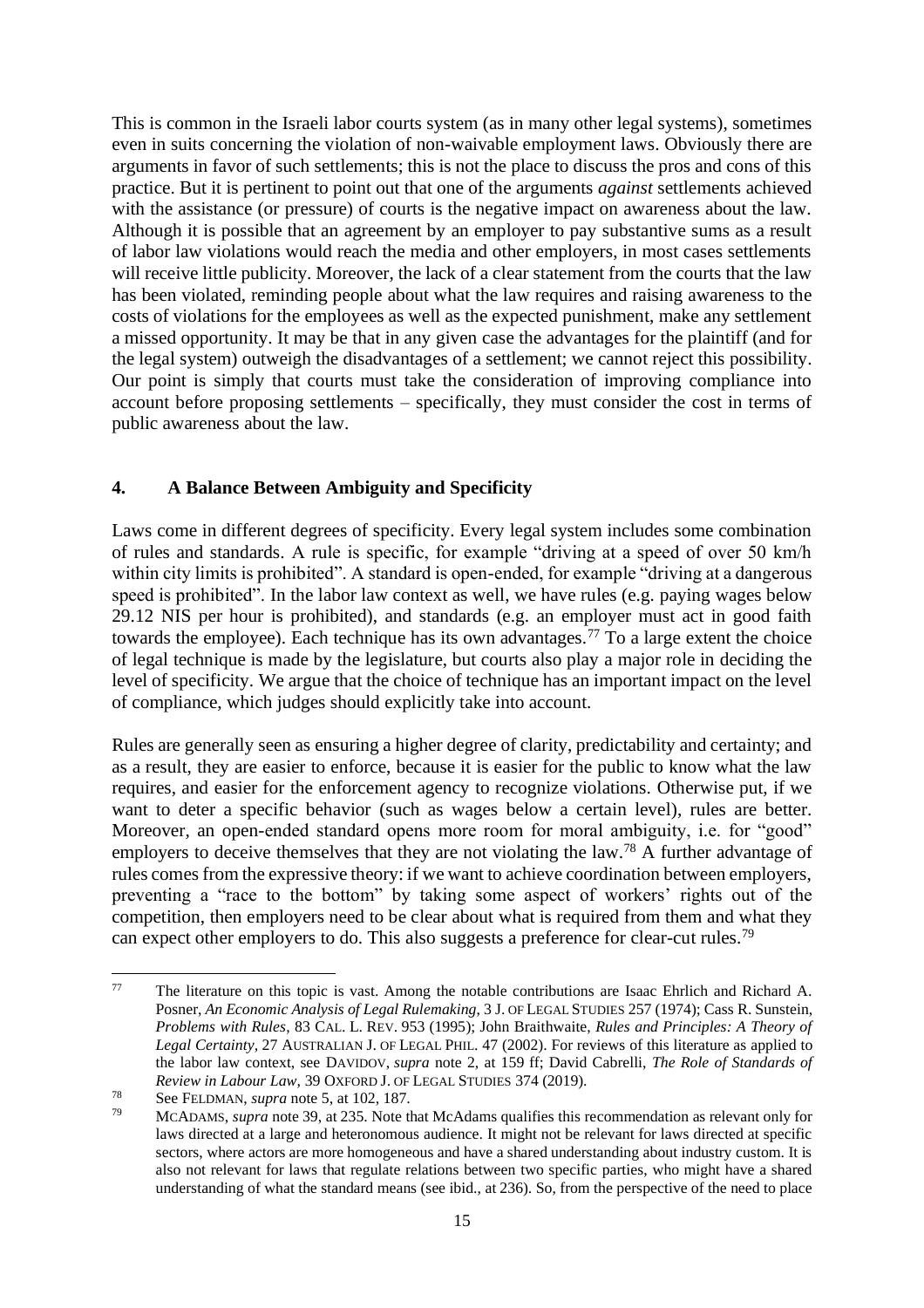At the same time, standards are much better at covering new and unforeseen problems, and responding to sophisticated evasion attempts, because they cast a much wider net. This is especially important when regulating long-term, ever-changing and complex relations such as employment. In a relationship characterized by inequality of bargaining power, which can be abused by the powerful party (the employer) in infinite ways, it is impossible to foresee in advance all the possible occurrences that need to be prohibited and list them as detailed rules. It has also been noted that specific rules could undermine intrinsic motivation, which is important for compliance by "good" employers, while standards are better at reminding people that they should act morally, rather than focus on concrete legal duties only. Relatedly, standards are considered better for fostering trust and confidence between contracting parties.<sup>80</sup>

The distinction between rules and standards is not a clear-cut dichotomy; there are different variations in-between, and various combinations of the two techniques. While in some cases, one of the legal techniques will clearly be better than the other, in other cases a balance is needed to maximize the advantages of both techniques. This can be done, for example, by deriving specific rules from a legislated standard, creating some clarity and determinacy about specific obligations, without undermining the existence of the standard as an additional openended obligation in the background.<sup>81</sup>

The *Pelephone* case mentioned in the previous section is an example of a judicial choice to derive a clear-cut rule from a standard. The principle of freedom of association, like other fundamental rights, can be infringed under Israeli law only for a legitimate cause and subject to the principle of proportionality. The limitation of proportionality creates an open-ended standard: there is a general obligation on employers to respect the right of employees to organize, and a rather ambiguous standard controls what counts as a prohibited violation. In *Pelephone*, the court decided to derive a specific rule from this standard: no employer speech with regard to unionizing is allowed. We have argued in the previous section that the extreme nature of this rule can be understood as "sending a message" to employers and increasing awareness to the law protecting freedom of association. We add here that the choice of a clearcut rule rather than a more ambiguous standard can be explained by the need to ensure coordination between employers (prevent a race to the bottom and create a level playing field), and by the need to limit any moral wiggle room. It is interesting to add that people behave more unethically when facing the prospect of a loss, compared to facing the possibility of a gain. $82$ In a non-unionized workplace, presumably the employer frames the entrance of a union as a loss. In contrast, where a union already exists, an employer that prefers to have unfettered control without bothering to negotiate with a union will frame the ousting of the union as a gain. Seen in this light, when fighting against a new organizing drive (the loss scenario) an employer is more likely to behave unethically. Therefore, more certainty (a rule) is needed, to limit the moral wiggle room, when protecting new organizing. At the same time, the new rule

obligations on an employer vis-à-vis its employees, the argument coming from the expressive theory of law in favor of rules is not valid. Still, to the extent that labor laws also seek to create a level playing field for employers, and to do so without regulating specific sectors separately, the argument in favor of rules has some force.

<sup>&</sup>lt;sup>80</sup> For a comprehensive review of the behavioral studies related to the choice of rules vs. standards, see FELDMAN, *supra* note [5,](#page-2-0) at 184-189.

<sup>&</sup>lt;sup>81</sup> For a similar idea, supporting a middle ground by way of "catalogs" in which a standard comes with several examples alongside a residual category, see Gideon Parchomovsky and Alex Stein, *Catalogs*, 115 COLUMBIA L. REV. 165 (2105). Annd

<sup>82</sup> This is related to the phenomenon of loss aversion, mentioned above. See ZAMIR AND TEICHMAN, *supra* note [14,](#page-4-0) at 458-9.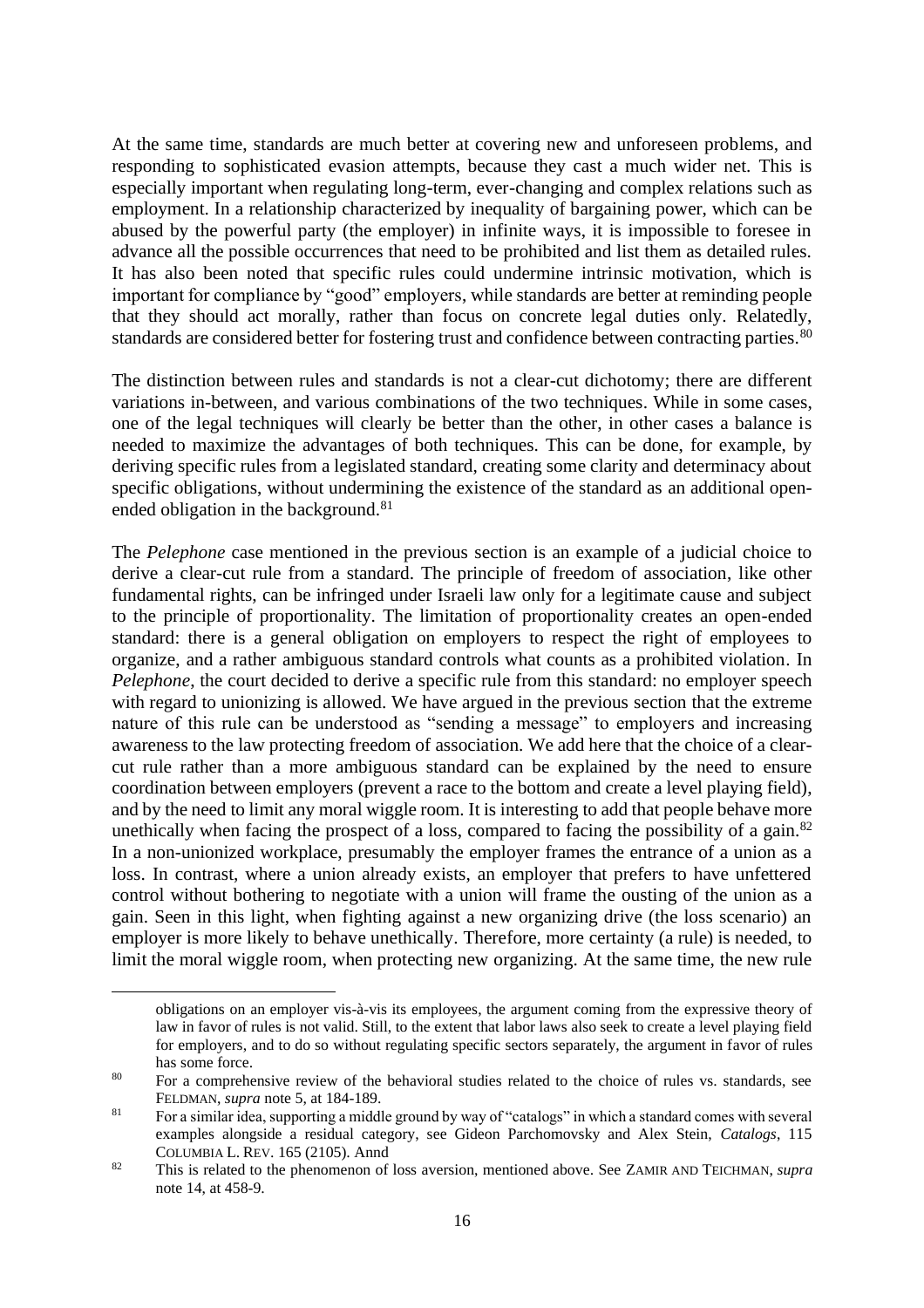does not come instead of the general standard, which is still in the background and can be used to prevent other violations of freedom of association, unrelated to speech. Arguably, this allows the Court to secure the advantages of both rules and standards. Admittedly, there is a risk that in practice employers will see the rule as *replacing* the standard; some "good" employers might follow only the new specific rule and ignore the general standard. It is important in such cases to include in the judgments clear statements about the general standard and its continuing importance, and explain that the new rule only deals with a specific subset of cases.

Another example of deriving a rule from a standard, again coming from the Israeli National Labor Court, is related to holding a hearing before dismissals. In Israel, although there are plenty of legislated protections against dismissals for various "bad" reasons, the default rule is employment at will. There is no legislated duty to hold a hearing before dismissals. However, there is a general legislated duty to perform contracts in good faith, and the labor courts have ruled over the years that this open-ended standard is especially important in relational, longterm contracts such as employment. In the 2002 of *Herman*, <sup>83</sup> the Court decided to derive from this general standard a specific rule: employers must hold a hearing for employees before making a decision about dismissals. This can be seen as judicial activism in the face of inaction by the legislature, after union density significantly declined, making such a rule increasingly necessary. But it is also an example of making the open-ended standard somewhat more specific. The Court could have used the good faith standard to rule in favor of the employee in the specific circumstances of the case. Instead, the *Herman* judgment maintained that *as a general rule*, not holding a hearing amounts to a violation of the good faith duty. Of course, the open-ended duty of good faith remains in force as well.

Deriving a specific, relatively easy-to-apply rule from a standard can be contrasted with judicial attempts to create a set of detailed and complex rules, which appear much more problematic. In the case of *Isakov*, the Israeli National Labor Court had to decide whether an employer is allowed to look inside the e-mail correspondence of employees.<sup>84</sup> Once again, the issue was not settled in legislation, except for a general protection of the right of privacy, with the openended principle of proportionality controlling infringements. The Court adopted a detailed set of rules, differentiating between a private e-mail box, an employer-owned box, and a "mixed" box; creating different and rather complex rules for each box; demanding that employers secure informed consent before looking into e-mail correspondence, both in general (consent for a general policy) and in some cases for the specific incidence as well. It is doubtful if such detailed regulation is appropriate for the judiciary, both in terms of legitimacy and in terms of competence. More importantly for current purposes, it is not clear that such a detailed set of complex rules is the best balance between rules and standards, given the goal of securing maximum compliance with the general duty to respect employees' privacy. It is quite likely that employers will be able to work around these rules; the probable result will be that employers will see themselves allowed to read all e-mail correspondence, as long as they follow a set of specific instructions on how to do so (such as, for example, having every employee sign a contract drafted in line with the specific rules).

## **5. Third Party Liability**

<sup>83</sup> *Yosef Herman v. Sonol Israel Ltd.,* judgment of Dec. 29, 2002.

<sup>84</sup> *Tali Isakov Inbar v. The State of Israel*, judgment of February 8, 2011.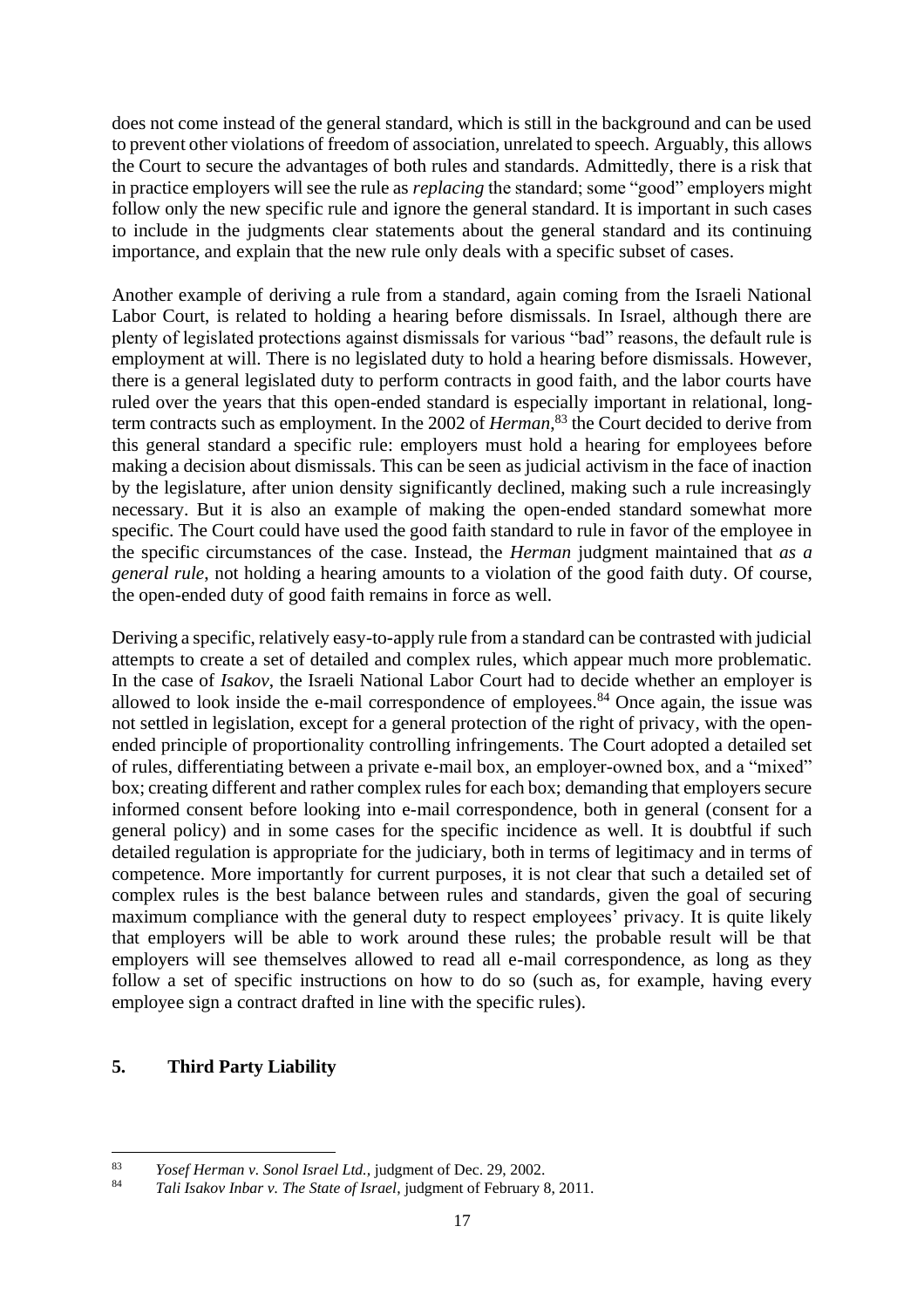Labor law is based on the assumption of bargaining power inequality between an employer and its employees. Internally, this is usually the case. At the same time, it does not mean that the employer is necessarily powerful *externally*. Some employers are subject to power dynamics that make them dependent on specific clients, often in situations of unequal bargaining power vis-à-vis those clients. In such cases, it is possible to increase compliance by exerting indirect pressure on the employer through its client. The law can achieve this by placing legal liability on clients for labor law violations by their contractors, at least to some extent. Such a legal regime creates incentives for the clients to serve as agents of enforcement, and use their power to ensure that contractors obey the laws. There are some similarities to this analysis in the relations between franchisors and franchisees, but also some differences which require a separate discussion. Our focus here is limited to the possibility of placing liability on lead companies that engage with contractors in client-contractor relations.

As a general rule, placing liability on a client is hard to justify. If the client bears no blame whatsoever for the legal violations, why should it be responsible for them? However, sometimes the client is *causing* the violations, even if indirectly, by not paying the contractor enough. When the client uses its power to eliminate the contractor's ability to generate enough profits, the latter is likely to utilize its own power superiority, vis-à-vis the workers, and secure profits through labor law violations. At other times, although the client is not indirectly causing the violations, it is in a position to *prevent* them quite easily and at a minimal cost.<sup>85</sup> This is the case when the client has some control over the contractor, for business reasons (supervising the provision of services), and can use the same control to ensure compliance with labor laws as well. The ability to cheaply prevent a violation may not be enough by itself to justify placing legal liability to do so, but with the addition of other factors creating a connection to the workers (for example, they perform their work regularly on the client's premises), we believe this can be justified.<sup>86</sup>

Client liability can be imposed in legislation, and to some extent has been imposed in Israel, as will be mentioned shortly. But our focus here is on the role of courts. We bring several examples for judgments in which courts showed creativity and imposed liability on third parties for labor rights. These cases should be understood as creating a mechanism to increase compliance *ex-ante* by contractors.

In a series of cases, the National Labor Court hinted that clients could be held responsible for workers employed indirectly for the benefit of the client.<sup>87</sup> This approach culminated in the case of *Shmuelov*, decided by the Tel-Aviv Regional Labor Court in 2006.<sup>88</sup> A major Israeli bank contracted a small contractor to provide cleaning services for one of its branches. The contractor employed Ms. Shmuelov who worked at the branch. She was paid less than the minimum wage, and many of her other employment rights have been violated. When she sued

<sup>&</sup>lt;sup>85</sup> The idea of placing liability on the cheapest cost avoider is common in tort law theory. See Guido Calabresi and Jon T. Hirschoff, *Toward a Test for Strict Liability in Torts,* 81 YALE L.J. 1055, 1070 (1972).

<sup>86</sup> For further discussion of this point see DAVIDOV, *supra* note [2,](#page-0-0) at 234-238; Guy Davidov, *Indirect Employment: Should Lead Companies Be Liable?*, 37 COMP. LAB. L. & POL'Y J. 5 (2015); Brishen Rogers, *Towards Third-Party Liability for Wage Theft*, 31 BERKELEY J. OF EMP. & LAB. L. 1 (2010); Yossi Dahan, Hanna Lerner and Faina Milman-Sivan, *Global Justice, Labor Standards and Responsibility*, 12 THEORETICAL INQUIRIES IN LAW 117 (2011); Tess Hardy, *Who Should Be Held Liable for Workplace Contraventions and on What Basis?*, 29 AUSTRALIAN J. OF LABOUR L. 78 (2016).

<sup>87</sup> *The National Kibbutz Department of Construction v. Halil Abed Al Rahman*, judgment of Sep. 21, 1995; *Xue Bin v. A. Dori Construction Company,* judgment of Mar. 20, 2003; *Dovrat Schwab v. The State of Israel,* judgment of Nov. 2, 2006.

<sup>88</sup> *Ayelet Shmuelov v. Moshe Poones Cleaning and Maintenance Services Ltd.,* judgment of Dec. 10, 2006.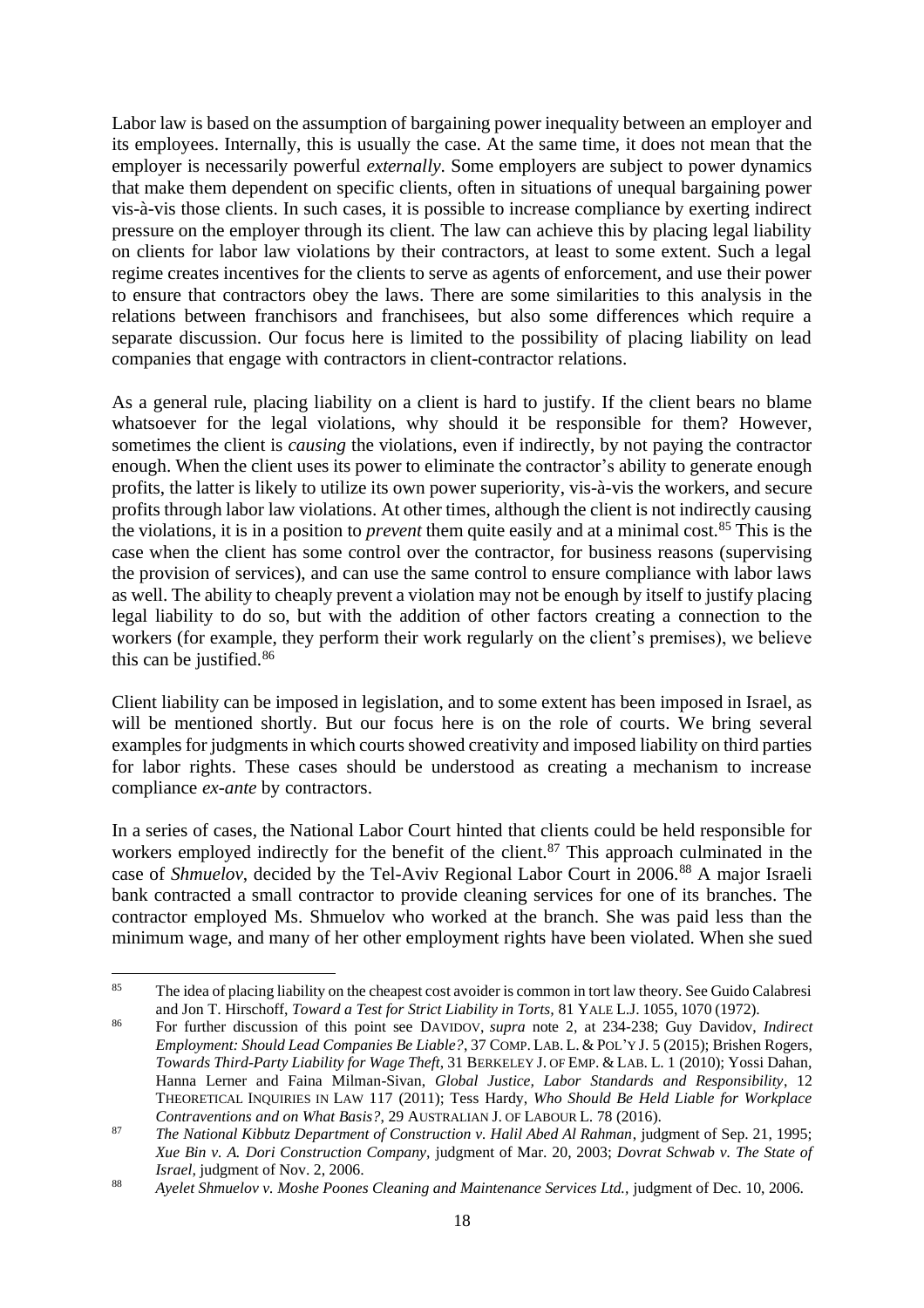the contractor, she also filed a suit against the bank, claiming it was a joint employer. Based on the existing case-law concerning "who is the employer", the Court did not find sufficient indicators that the bank had characteristics of an employer. At the same time, the Court decided that the bank had responsibility for the violations because it paid the contractor less than the minimum necessary to be able to pay Ms. Shmuelov the legal minimum wage. As explained in the judgment, the bank turned a blind eye to the fact that the amount it paid could not support legal employment of a cleaner. The bank's actions contributed quite directly to the violations by the contractor. For this reason it was decided that the bank shall bear responsibility as a joint employer for the payment of minimum wages and other basic employment standards.

The main idea of *Shmuelov* was to prevent "losing contracts" (or "deficit tenders"),<sup>89</sup> at least in the context of a strong client and a sector known for labor law violations. If the client engages a contractor and pays an amount that is so low that the contractor is bound to lose money unless it opts for violating labor laws, then the client becomes legally liable directly towards the employees. This mechanism works in two ways. First, it creates deterrence for clients, and incentives to take steps to ensure compliance by their contractors. The new legal rule aims to change the incentive structure of calculating clients, from an interest in finding the cheapest contractor (to make maximum profit), to an interest in ensuring that contractors respect all their legal obligations towards employees. Second, this mechanism can confront a legal structure that cultivates moral hypocrisy. Previously, the client distanced itself from the workers, and felt that because they are not legally its employees, it had no moral duty towards them. The contractor, in turn, felt morally justified in paying sub-minimum wages, because it was forced to do so by the client. By placing liability on clients for losing contracts, we force them to "look in the mirror" and recognize their moral responsibility for the exploitation of workers. And if as a result, they pay the contractor more than the minimum necessary, the latter cannot deceive itself anymore that it has no moral responsibility for labor law violations.

The lesson, we believe, is that courts can take the compliance consideration into account when deciding who should bear employer responsibilities. This should not be done lightly; some justification for placing liability on a third party must be present. But often such justifications indeed exist. In several judgments, the National Labor Court noted that a client could be held responsible directly towards the contractor's employees, even without a "losing contract".<sup>90</sup> That is, even when paying the contractor sufficiently, the client (or "lead company") can be held liable as a guarantor of sorts, or "residual employer", when the contractor violates labor laws. These judgments referred to situations in which there was close proximity between the client and the employees. Indeed, they can be criticized for not recognizing the client as the "true employer" for all intents and purposes. However, they do open the door for placing liability on third parties who are not otherwise the employer, for example in sectors that are especially prone to violations and abuse and where the work is performed on the client's premises.

In the years following the *Shmuelov* judgment, the Israeli government and legislature took up the same cause of fighting "losing contracts". Their response was limited to the cleaning and security sectors, notorious for systematic, ongoing violations of labor laws. In 2007 the Accountant General issued guidelines for public sector employers, which included a calculation of the cost of employment in the cleaning and security sectors (minimum wages

<sup>89</sup> On this phenomenon see also WEIL, *supra* note [3,](#page-0-1) at 137.

<sup>90</sup> *Dovrat Schwab v. The State of Israel,* judgment of Nov. 2, 2006; *Israel Electricity Company v. Liah Naidorf,* judgment of Feb. 13, 2018; *Minrav Construction and Engineering Ltd. v. David Moshe Buskila*, judgment of June 9, 2020.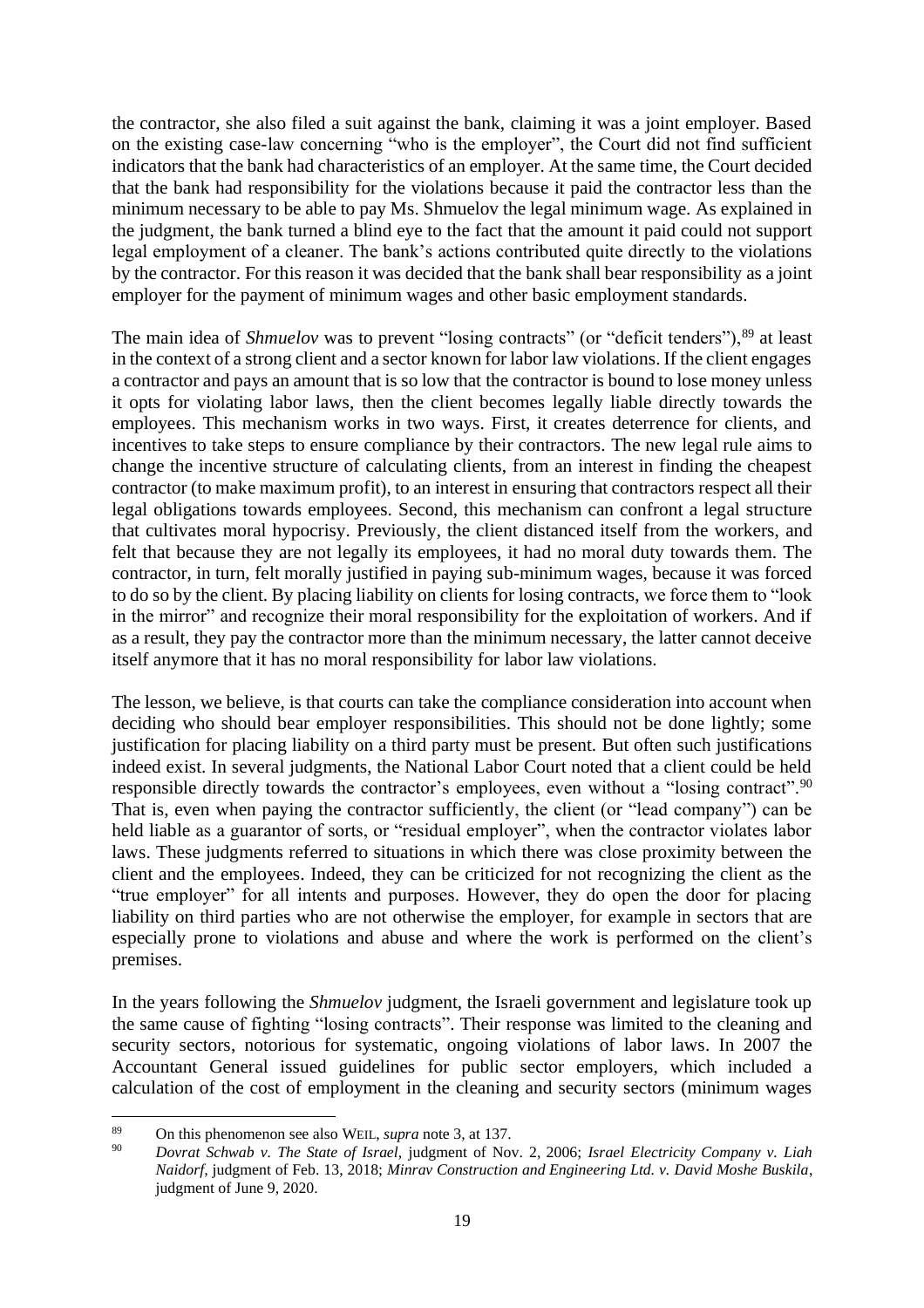plus other benefits, based on labor legislation and relevant extension orders), with a prohibition on public sector employers from buying services for less than those amounts. The same idea was later included in the Act to Improve the Enforcement of Labor Laws of 2011, this time broadened to cover private-sector employers as well, and crafted as civil liability of the client towards the contractor's employees in case of violation (i.e. in case of a "losing contract").<sup>91</sup> Some other legal systems have similar laws, sometimes broader in application (not only for cleaning and security workers<sup>92</sup>, and not limiting the third party liability for losing contracts<sup>93</sup>).

Alongside direct client liability towards the workers, "losing contracts" can be prevented through procurement law. Under Israeli regulations enacted in 2009, in tenders by State agencies and some other public entities, proposals that will lead to violations of labor laws should be rejected. The EU Directive on Public Procurement includes various provisions to the same effect.<sup>94</sup> The role of the courts during the procurement process is exemplified in the case of *Ashkelon Municipality*, decided by the Israeli Supreme Court in 2010.<sup>95</sup> The municipality, which was not bound by the above-mentioned regulations, published a tender for cleaning services. Following the Accountant General guidelines "to the letter", the tender included a minimum price of the exact amount needed to cover the minimum wages and benefits of the workers. The contract was then awarded to the cheapest proposal, from a contractor who offered the minimum price allowed by the tender. In a judgment explicitly acknowledging the role of procurement law in securing workers' rights, and noting the forward-looking importance of the tender in ensuring compliance *ex-ante*, the Court annulled the decision of the municipality. It pointed out that the contract does not leave any room for profit for the contractor, so it is bound to lead to labor law violations. In effect, the judgment closed a gap in the Accountant General guidelines, using general administrative law doctrines that subject public entities to standards of reasonableness.<sup>96</sup>

## **6. Remedies**

So far we discussed ways in which courts can contribute to compliance through substantive legal rules. We now turn to briefly consider how the same goal can be advanced through

<sup>&</sup>lt;sup>91</sup> Act to Improve the Enforcement of Labor Laws of 2011, s. 28. Note that the Minister is yet to issue regulations for this provision (detailing the cost of employment), putting its validity into question.

<sup>&</sup>lt;sup>92</sup> See California Labor Code, s. 2810 (2004).<br><sup>93</sup> See the Australian Feir Work Act 2000 s.

See the Australian Fair Work Act 2009, s. 558A ff, as added by the Fair Work Amendment (Protecting Vulnerable Workers) Act 2017. For an analysis see Tess Hardy, *Big Brands, Big Responsibilities: An Examination of Franchisor Accountability for Employment Contraventions in the United States, Canada, and Australia*, 40 COMP. LAB. L. & POL'Y J. 285 (2019).

<sup>&</sup>lt;sup>94</sup> See Directive 2014/24/EU On Public Procurement (2014), art. 18(2), 57, 71. For discussions as well as analyses of the CJEU decisions on this subject, see Catherine Barnard, *To Boldly Go: Social Clauses in Public Procurement,* 46 IND. L.J. 208 (2017); Lisa Rodgers, *The Operation of Labour Law as the Exception: The Case of Public Procutement*, in SMART PUBLIC PROCUREMENT AND LABOUR STANDARDS: PUSHING THE DISCUSSION AFTER REGIOPOST 141 (Albert Sanchez-Graells ed., 2018); Anja Weisbrock, *Socially Responsible Public Procurement*, in SUSTAINABLE PUBLIC PROCUREMENT UNDER EU LAW: NEW PERSPECTIVES ON THE STATE AS STAKEHOLDER 75 (Beate Sjåfjell & Anja Wiesbrock eds., 2015).

<sup>95</sup> *Sheleg Lavan v. Ashkelon Municipality*, judgment of July 8, 2010.

The contractor argued that this was not a "losing contract", because it relied on the reasonable assumption that a significant number of employees will leave before the end of the first year, thereby saving some costs which accrue under Israeli law only after completing a year in employment. The Court refused to allow this assumption. For another recent decision in which a tender was annulled for not sufficiently taking employees' rights into account, see *Nursing Companies Association v. Ministry of Defense,* judgment of July 1, 2019 (Tel-Aviv District Court).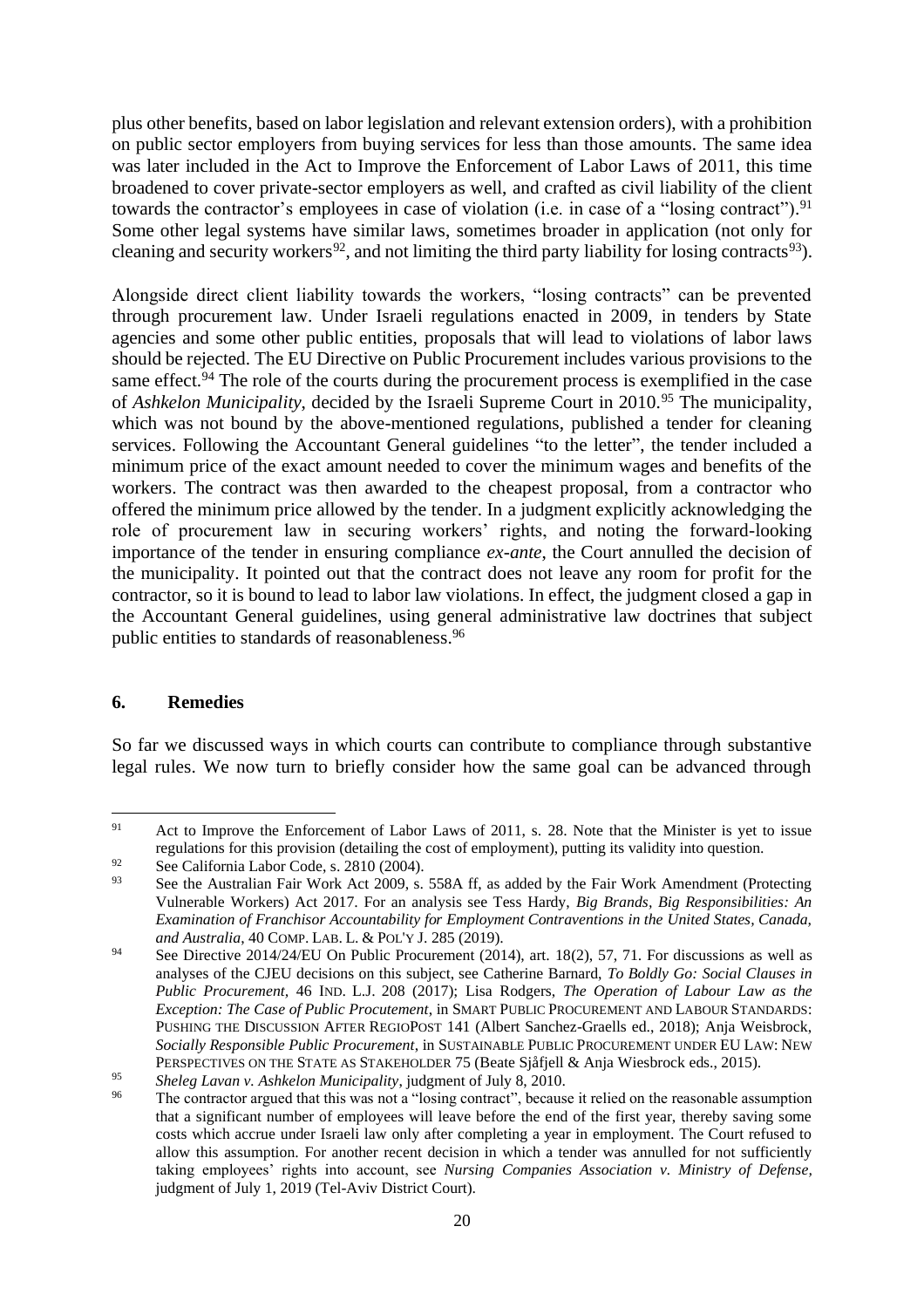decisions concerning remedies. We bring two examples: the calculation of back payments owed in cases of misclassification, and the use of punitive damages.

Misclassification of employees as independent contractors is a prevalent problem in Israel, as in many other countries. Sometimes the misclassified worker is paid as a contractor the same as comparable employees, or even less. But there are also cases in which workers are paid *more* – some "extra" payment compared to the wage of comparable employees – on the assumption that they are contractors. When this assumption is later corrected by a labor court, and employers have to make back payments to cover various employee rights and benefits, they usually argue that the "extra" contractor payment should be deducted from what they need to pay. In other words, they argue that the "extra" payment received by the worker should be offset against the labor law payments they owe. On recent years this question has led to a fierce debate among the judges of the National Labor Court. There is no relevant legislation that addresses this issue, so the Court had to come up with a solution on its own.

Some of the judges have argued that an employer should not be required to pay twice; therefore, any payments already made, even under erroneous assumptions about the employee status, should be taken into account, and the offset should be allowed.<sup>97</sup> In contrast, some other judges pointed out that such an offset significantly reduces the desired disincentives for misclassification. Rather than focusing on a just solution for the specific parties, this approach puts more emphasis on creating deterrence to prevent misclassification in the future. If employers bear the risks of paying the "extra" contractor payment *on top* of the labor law back payments, they will be much more careful before choosing to misclassify employees.<sup>98</sup> In judgments favoring this approach, judges explicitly noted the importance of securing compliance with non-waivable labor rights, including non-pecuniary rights (such as maximum hours, or vacation rights), during the time of the relationship. A decision to prevent any offset creates strong deterrence against *de facto* waivers of these rights. Moreover, because of the perception that employers who misclassify could face double payments, this approach has a punitive aspect, and as such, could help raise awareness among employers that such practices are considered by society illegitimate. Recently, an enlarged forum of nine judges has reached a compromise of sorts, allowing an offset to a limited extent but adding compensation for nonpecuniary damages – designed also to ensure deterrence against misclassifications.<sup>99</sup>

Another tool in the arsenal of remedies, which seems highly relevant for increasing compliance, is punitive damages. Israeli labor legislation includes several provisions which allow courts to award punitive damages in specific contexts. Such a provision is included in the Wage Protection Act of 1958, instructing the court to award punitive damages when wages are not fully paid in time, unless there are specific reasons not to do so.<sup>100</sup> Moreover, new labor laws enacted over the last two decades – adding some specific protections concerning notice of employment terms, whistleblower protections, freedom of association and the right to seat during work – all include punitive damages provisions.<sup>101</sup> In recent years the labor courts are

<sup>97</sup> *Anat Amir v. The Israeli News Corporation*, judgment of Jan. 21, 2015. This approach does recognize an exception: the offset should not be allowed when employee status should have been obvious and the employer acted in bad faith.

<sup>98</sup> *Rafi Roffe v. Mirkan Insurance Agency Ltd.*, judgment of Dec. 22, 2011. This approach as well allows an exception: when the employee acted in bad faith, the offset should be allowed.

<sup>99</sup> *Gavriel Kota v. Municipality of Ra'anana*, judgment of Apr. 7, 2021 (Israeli National Labor Court).

<sup>&</sup>lt;sup>100</sup> Wage Protection Act of 1958, s. 17-18.

Notice for Employees and Prospective Employees (Terms of Employment and Screening of Job Candidates) Act 2002, s. 5 (as amended 2011); Protection of Employees (Exposing Violations and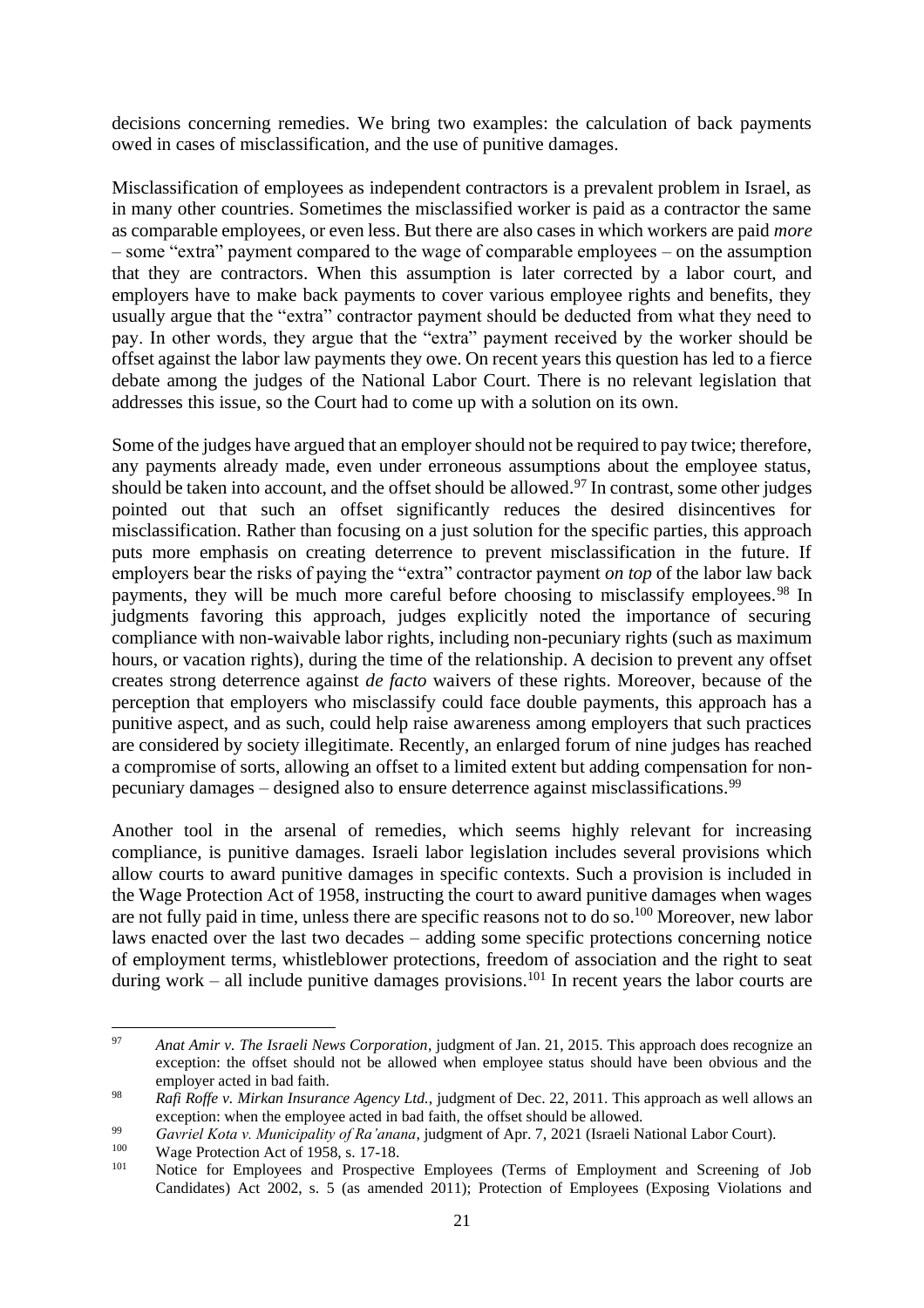using these provisions to award increasingly substantial sums.<sup>102</sup> Alongside the specific legislative provisions, the Israeli Supreme Court maintained that under Israel's common law system, courts are authorized to award punitive damages as part of their general "innate" power. The Court added, however, that the use of punitive damages in civil litigation will be saved for exceptional circumstances, usually when dealing with intentional damage, severe wrongdoing, and profound breaches of constitutional rights.<sup>103</sup> Relying on this general power, the National Labor Court awarded punitive damages in sex discrimination cases.<sup>104</sup> Such awards require judges to creatively develop the law in an effort to induce higher levels of compliance.

Punitive damages are considered an unusual remedy in civil litigation.<sup>105</sup> Compensation in tort and contract law is generally designed to restitute damages, while punitive damages aim to secure deterrence and to some extent inflict punishment (i.e. retribution). There is also the obvious difficulty with giving the specific plaintiff a "windfall" of an award much beyond his real damages. Notwithstanding these challenges, economic analysis of law justifies punitive damages when (and only when) regular compensation schemes lead to under-deterrence.<sup>106</sup> It can also be used to "send a message" to employers, employees and the legal community about the importance of some rights, thereby contributing to a new societal perception about the severity of violating them.<sup>107</sup>

<span id="page-21-0"></span>How would we know that there is under-deterrence, which can justify punitive damages? The idea of punitive damages as societal damages, developed by Catherine Sharkey,<sup>108</sup> seems highly relevant to the labor law context. As she explained, punitive damages contribute to a wrongdoer's better internalization of the societal cost of his wrong conduct. The legal lens should be expanded to catch not only the specific wrongdoer and the specific victim who are part of the litigation (individual harm), but also other parts of society (societal harm). Societal damages, therefore, serve first to acknowledge the hidden costs of those ignored victims, and second, to ensure a full internalization of the wrongdoer's costs by also taking into account indirect victims that are otherwise ignored.<sup>109</sup>

Sharkey proposed a system in which societal damages will reach other victims rather than the individual plaintiff. Exploring this option is beyond the scope of this article. We do, however, rely on the part of her analysis which identifies situations that lead to under-deterrence. Two of those situations seem especially relevant for our purposes: barriers to bring a case to court,

Corruption) Act 1997, s. 3 (as amended 2008); The Right to Seating and Suitable Conditions at Work Act 2007, s. 4; Collective Agreements Act 1957, s. 33(11) (as amended 2009).

<sup>102</sup> This is most notable in cases of freedom of association; see, e.g., *Café Noir Ltd v. The Histadrut*, judgment of Sep. 2, 2019; *Bait Balev Ltd. v. The Histadrut*, judgment of Mar. 6, 2019. In the context of the right to seat at work see *Dizingof Club Ltd. v. Yaakov Zoeeli,* judgment of Nov. 16, 2011.

<sup>103</sup> *Michael Etinger Estate v. Jerusalem Old City Restoration Company Ltd.*, judgment of Mar. 15, 2004; *Berta Marziano Estate v. Yehoram Zinger,* judgment of Apr. 11, 2005; *Amit Mentin Estate v. The Palestinian Authority*, judgment of Dec. 6, 2017.

<sup>104</sup> *Sharon Plotkin v. Eisenberg Brothers Ltd.,* judgment of Sep. 8, 1997.

<sup>105</sup> On the roots of punitive damages, see Joseph A. Seiner, *The Failure of Punitive Damages in Employment Discrimination Cases: A Call for Change,* 50 WILLIAM & MARY L. REV. 735, 743 (2008).

<sup>106</sup> See A. Mitchell Polinsky and Steven Shavell, *Punitive Damages: An Economic Analysis*, 111 HARVARD L. REV. 869 (1998).

<sup>107</sup> Cass R. Sunstein, Daniel Kahneman & David Schkade, *Assessing Punitive Damages (with Notes on Cognition and Valuation in Law*, 107 YALE L.J. 2071, 2086 (1998).

<sup>108</sup> Catherine M. Sharkey, *Punitive Damages as Societal Damages,* 113 YALE L. J. 347 (2003)..

<sup>109</sup> Ibid., at 365. See also Catherine M. Sharkey, *Economic Analysis of Punitive Damages – Theory, Empirics and Doctrine*, in RESEARCH HANDBOOK ON THE ECONOMICS OF TORTS (Jennifer Arlen ed., 2013) 486, 488.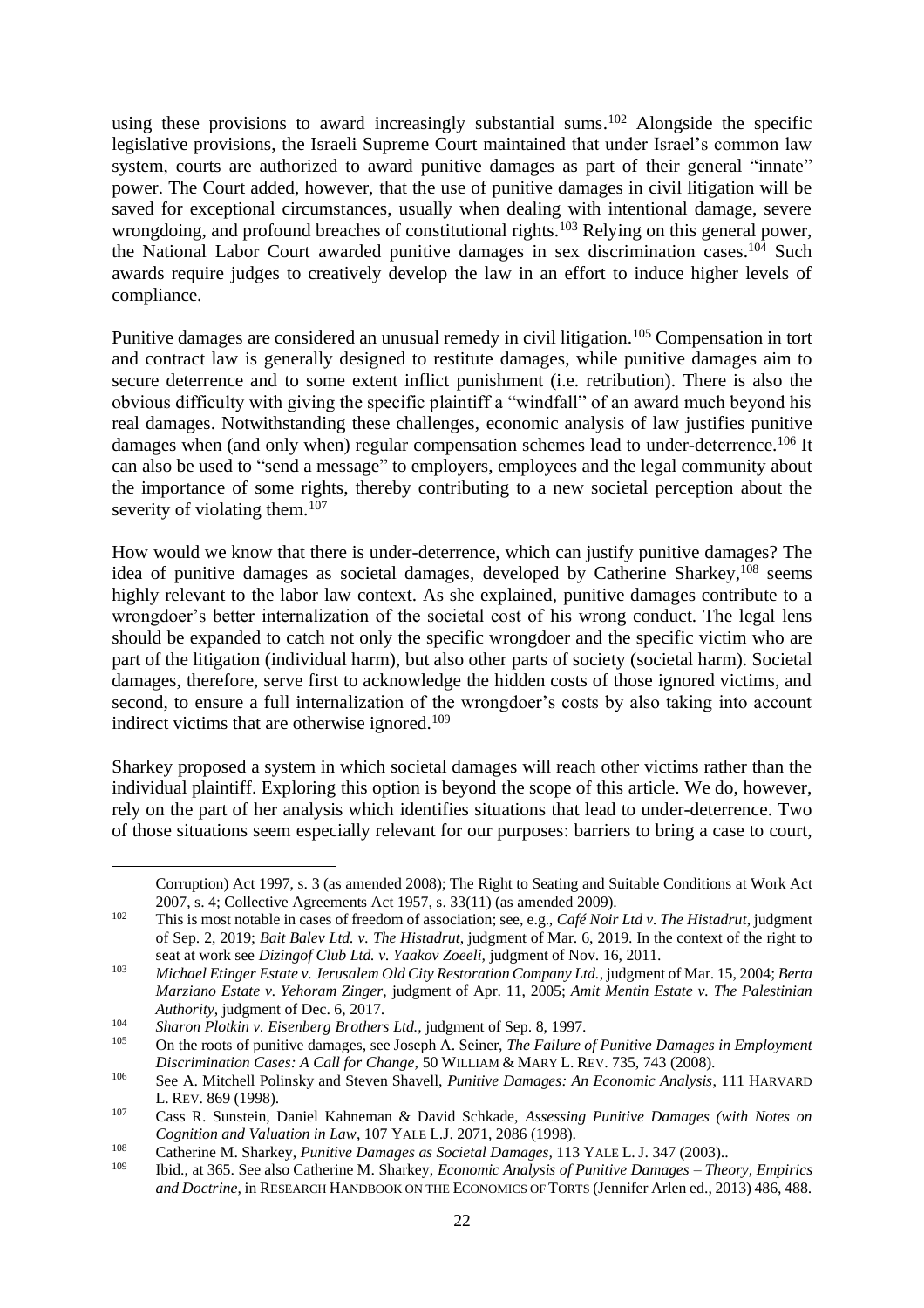and patterns of repeated wrongdoing.<sup>110</sup> Employees face well-known barriers for self-enforcing their rights, notably lack of information, lack of resources to sue, and fear of reprisals.<sup>111</sup> This can justify awarding punitive damages in order to ensure the full internalization of the social costs caused by the infringing employer. It is also quite common for employers who violate the labor rights of one employee to act similarly towards other employees. In such cases, knowing that many employees will not sue, the employer fails to fully internalize the societal costs of its conduct, again leading to under-deterrence. <sup>112</sup> Punitive damages will not only raise the cost of the violation to employers, but will also raise the incentive for employees and their lawyers to detect the violation and sue. To be sure, there are additional methods to address the problems of barriers for self-enforcement and repeat offenders, notably unionization, criminal sanctions, and class action suits. But in many cases none of them is available or realistic. Punitive damages add an additional tool to this arsenal, which is useful especially when other techniques fail.

# **7. Judicial Legitimacy and Discretion**

In the previous four sections we have shown that courts play a role in pushing employers to comply with labor laws. Sometimes this is perhaps a by-product, but often, we believe, judges make choices designed to improve compliance, whether explicitly (as in the case of third party liability and the case of remedies) or implicitly (as in the case of raising awareness and the choice between rules and standards). Given the crisis of enforcement, we believe that such efforts are justified: courts *should* join the other branches of government in the fight against non-compliance.

One might question whether courts have the *legitimacy* to take considerations of increasing compliance into account in their judgments. We believe they do, for several reasons. **First**, we do not argue that courts should be granted with new discretion or new powers. We only suggest that when using discretion already granted to them, judges should consider the issue of increasing future compliance. Perhaps there is more room to do this in common law systems, although judges obviously have broad discretionary powers in civil law systems as well. In any case, we do not maintain that considerations of future compliance must influence every decision. We simply argue that this is a consideration that should be taken into account where appropriate (and the examples discussed in the previous sections can help to illuminate this potential).

**Second**, laws – whether made by legislation or by case-law – are designed to achieve social goals, and it is the courts' role to give them effect. It seems only logical that courts will be able to use their powers in a way that advances compliance with these laws. Relatedly, it is important to remember that a decision *not* to act is also a decision. If a judgment does not include any component designed to ensure compliance, this is also a statement to employers, and a choice with an impact in the world. Consider, for example, the idea of using pressure on third parties (up to a point) to improve compliance by contractors. If a court refuses to place any responsibility on clients, this is not "neutral"; it is a decision with negative implications on future compliance.

<sup>&</sup>lt;sup>110</sup> Sharkey, *supra* note [108,](#page-21-0) at 366, 389.

<sup>&</sup>lt;sup>111</sup> See DAVIDOV, supra note 1, at 226.

<sup>112</sup> See C. Michael Mitchell and John C. Murray, *The Changing Workplaces Review: An Agenda for Workplace Rights* (Report for the Ontario Government, May 2017) 129.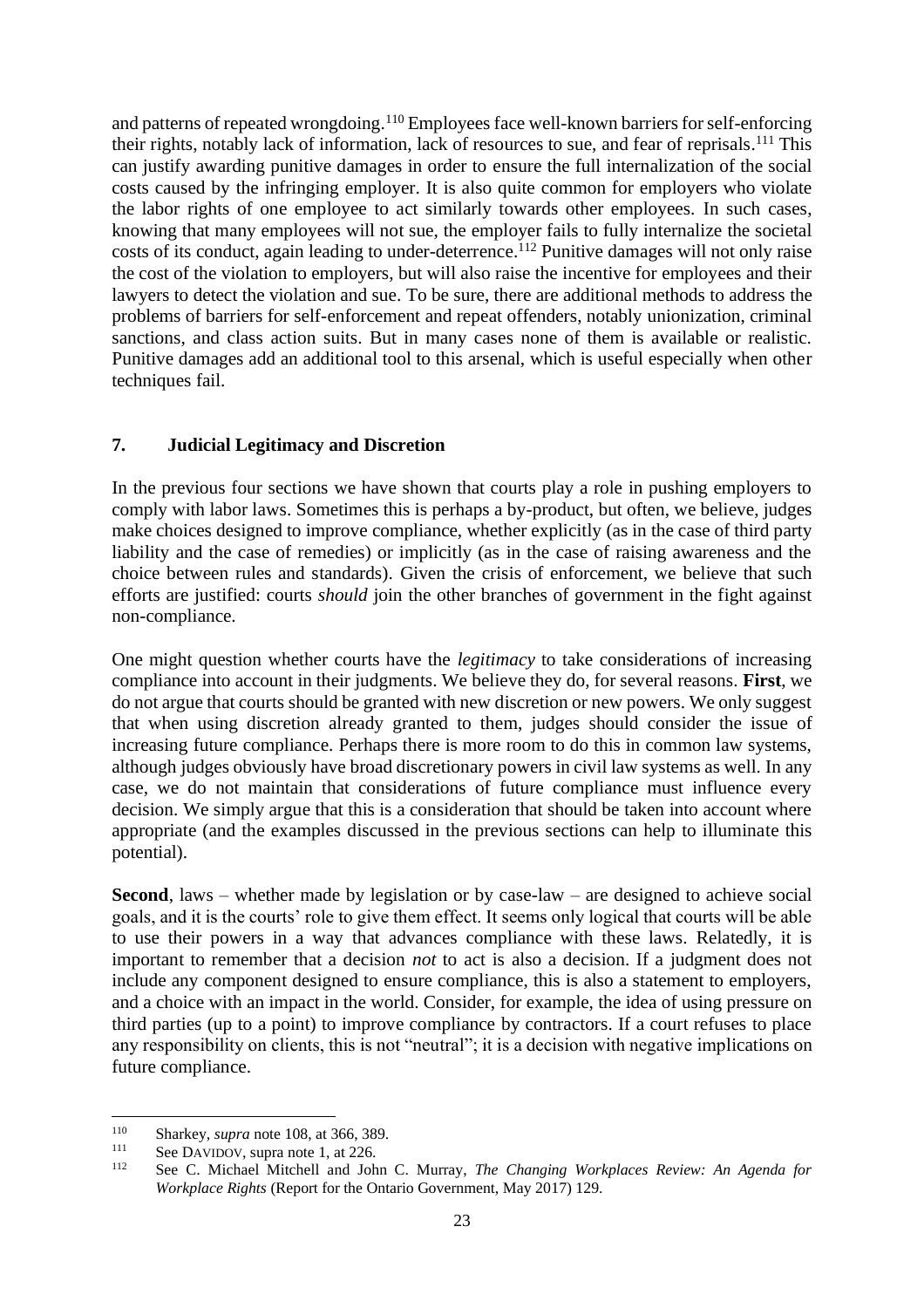**Third**, for those who feel uncomfortable with a specific employer paying the price of an effort to improve future compliance – for example by way of punitive damages – note that we do not propose anything new here. Punitive damages exist in many legal systems and are designed to change the behavior of third parties as well (unrelated to the specific case). We hasten to add that we do not dispute the difficulty with placing a disproportional cost on a specific employer, but we believe this is something that judges can take into account as part of their discretion. There are also methods that can minimize the problem, such as deciding on a new law but delaying its entry into force, or announcing intentions (for example to impose high punitive damages) but applying them only gradually.

**Fourth**, if the legislature is unhappy with a judge-made law, for any reason – including, unhappy with the way that judges chose to rely on considerations of improving compliance – the legislature can always change the law using legislation. Therefore, even if there are judicial mistakes creating unjustified costs, once they are identified by the legislature such costs can be stopped.

# **8. Conclusion**

Labor standards, as Harry Arthurs summarized most eloquently, "ultimately succeed or fail on the issue of compliance. Widespread non-compliance destroys the rights of workers, destabilizes the labour market, creates disincentives for law-abiding employers who are undercut by law-breaking competitors, and weakens public respect for the law".<sup>113</sup> In recent years compliance with labor laws attracted significant scholarly attention. The current article has added to this literature in two ways. First, by bringing to the fore three bodies of literature which explain, from different perspectives, what makes people comply (or not comply) with the law. We started with the intuitive idea of deterrence, and showed its importance but also limitations; we then added the studies in behavioral ethics, which explain why "good" people sometimes fail to obey the law; and concluded with the expressive theory which suggests that people can obey the law for reasons of cooperation and information. We made some brief comments about the relevance of these bodies of literature to the specific context of compliance with labor laws.

The second and main contribution of this article was to focus on the *role of courts* in improving compliance, a topic hitherto neglected in the literature. Relying on examples from Israeli caselaw, we discussed several ways in which courts can contribute (and have contributed) to compliance. First, they can raise awareness to the law by using procedural techniques to make it a "high profile" case and by making substantive decisions that "send a message" to employers. Second, courts should strive to find an optimal balance between rules and standards, and we argued that deriving a clear-cut rule from a standard can sometimes be useful for improving compliance. Third, we discussed the possibility of placing liability on third parties (such as clients) as indirect pressure to increase compliance. Finally, we gave examples for remedies that can create deterrence and also have an expressive function. This list is not exhaustive; surely there are additional ways in which judicial decisions can have an impact on future compliance.

<sup>113</sup> Harry Arthurs, *Fairness at Work: Federal Labour Standards for the 21st Century* (Report for the Federal Government of Canada, 2006) 53.